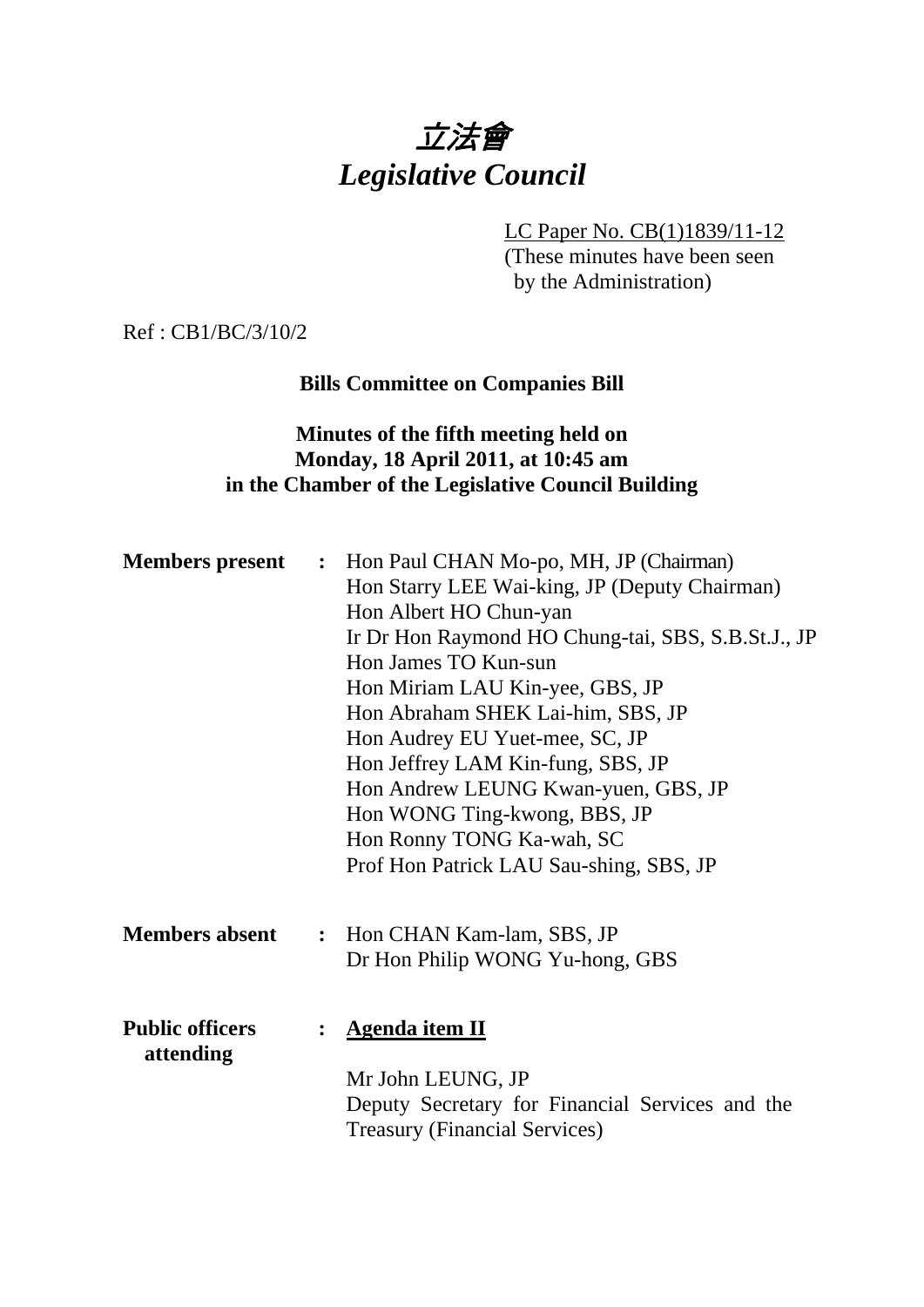Mr Nick AU YEUNG Principal Assistant Secretary for Financial Services and the Treasury (Financial Services)

Ms Rita HO Registry Solicitor Companies Registry

Mrs Karen HO Deputy Principal Solicitor (Company Law Reform) Companies Registry

Ms Phyllis MCKENNA Deputy Principal Solicitor (Company Law Reform) Companies Registry

Ms Polly YIP Assistant Principal Solicitor Companies Registry

Ms Marianna YU Deputy Registry Manager (Registration) Companies Registry

Mrs Christine Frances SIT Senior Solicitor (Company Law Reform) Companies Registry

Ms Kitty TSUI Senior Solicitor (Company Law Reform) Companies Registry

Mr Edward TYLER Senior Assistant Law Officer (Civil Law) Department of Justice

Miss Selina LAU Senior Government Counsel Department of Justice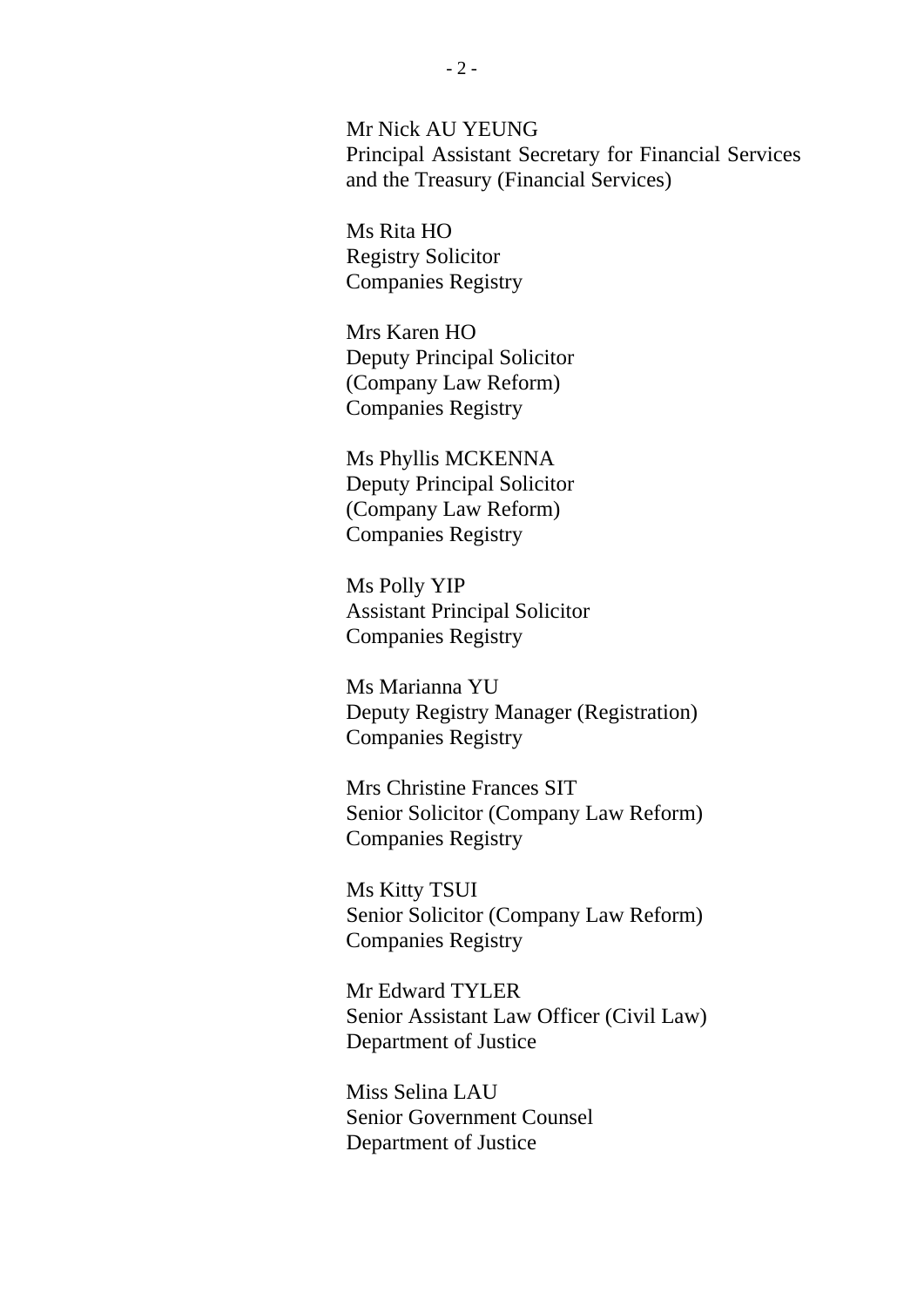|                                              | Mr Ken FUNG<br><b>Government Counsel</b><br>Department of Justice  |
|----------------------------------------------|--------------------------------------------------------------------|
|                                              | Mr Stefan LO<br><b>Government Counsel</b><br>Department of Justice |
| <b>Clerk in attendance :</b> Ms Connie SZETO | Chief Council Secretary (1)4                                       |
| <b>Staff in attendance : Mr KAU Kin-wah</b>  | Senior Assistant Legal Adviser 3                                   |
|                                              | Mr Timothy TSO<br><b>Assistant Legal Adviser 2</b>                 |
|                                              | <b>Ms Sharon CHUNG</b><br>Senior Council Secretary (1)4            |

#### Action

**I Confirmation of minutes**   $(LC$  Paper No.  $CB(1)1880/10-11$  -- Minutes of meeting on 14 March 2011)

The minutes of the meeting held on 14 March 2011 were confirmed.

#### **II Meeting with the Administration**

 Matters arising from the meetings on 14 and 29 March 2011 (LC Paper No. CB(1)1522/10-11(02) -- Administration's paper on overall policies of the Companies Ordinance rewrite (Issues relating to the use of Notes in the Bill (paragraphs 4 to 7 of Annex to the paper)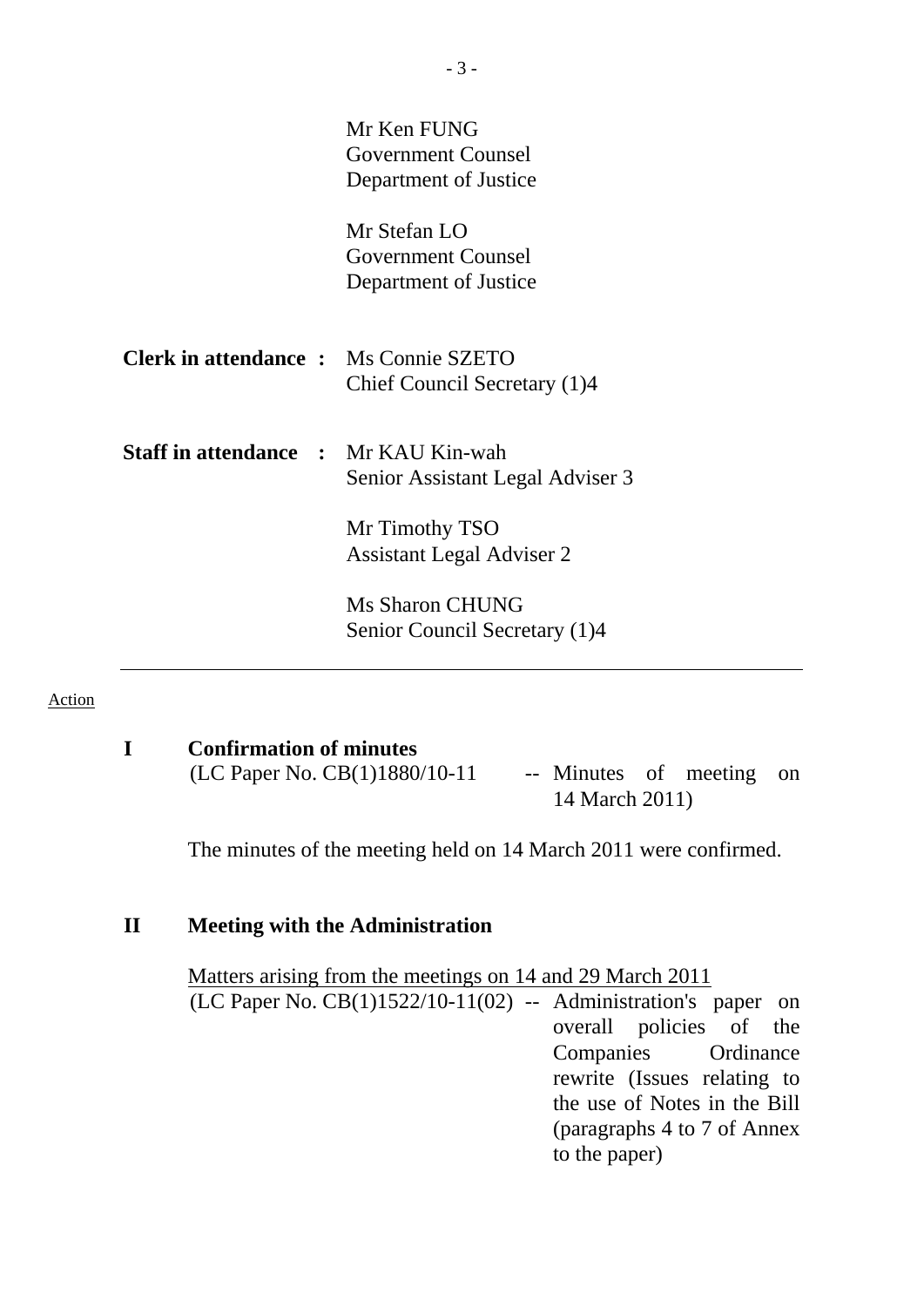| LC Paper No. $CB(1)1879/10-11(01)$ -- Follow-up actions to be   |                             |
|-----------------------------------------------------------------|-----------------------------|
|                                                                 | taken by the Administration |
|                                                                 | for the meeting on          |
|                                                                 | 29 March 2011               |
| LC Paper No. $CB(1)1879/10-11(02)$ -- Administration's response |                             |
|                                                                 | to issues raised by members |
|                                                                 | at the meeting on           |
|                                                                 | 29 March 2011)              |

| Discussion on Part 2 and Part 12 of the Bill                       |                              |
|--------------------------------------------------------------------|------------------------------|
| $(LC$ Paper No. $CB(1)1879/10-11(03)$ -- Administration's paper on |                              |
|                                                                    | Part 2 and Part 12 of the    |
|                                                                    | Companies Bill)              |
| Discussion on Part 9 of the Bill                                   |                              |
| $(LC$ Paper No. $CB(1)1879/10-11(04)$ -- Administration's paper on |                              |
|                                                                    | Part 9 of the Companies      |
|                                                                    | Bill)                        |
| Other relevant papers                                              |                              |
| (LC Paper No. CB(3)412/10-11                                       | -- The Bill                  |
| File Ref: CBT/17/2C                                                | -- Legislative Council Brief |
| LC Paper No. LS26/10-11                                            | -- Legal Service Division    |
|                                                                    | Report                       |
| LC Paper No. $CB(1)1406/10-11(01)$ -- Paper on Companies Bill      |                              |
|                                                                    | prepared by the Legislative  |
|                                                                    | Council Secretariat          |
|                                                                    | (Background brief))          |

2. The Bills Committee deliberated (Index of proceedings attached at **Appendix**).

3. Members remained concerned about the use of the formulation of "responsible person" (Clause 3) and the scope of the phrase "fails to take all reasonable steps to prevent the contravention or failure". The Administration was requested --

Admin

(a) to provide cases/examples under which a director or shadow director of a company would not be liable for offences under the formulation of "officer who is in default" in the existing Companies Ordinance ("CO"), but would become liable under the new formulation of "responsible person" under the Bill, or vice versa, in order to demonstrate the effect of the new formulation;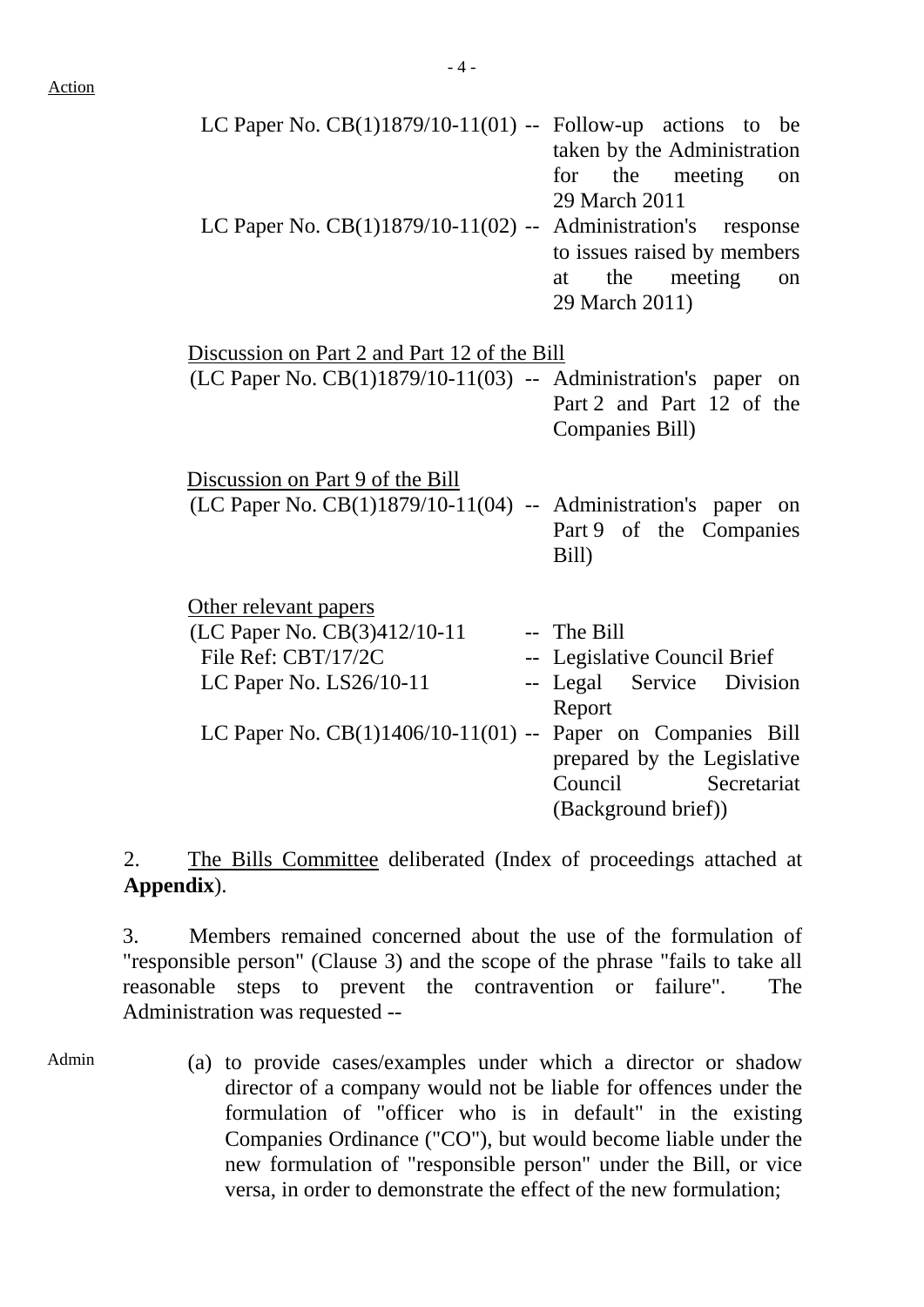- (b) to set out the scope of offences covered by "responsible person" in the Bill and explain the reasons for using such formulation for breaches of mainly regulatory requirements; and
- (c) to provide information on provisions in the CO, other local ordinances, or comparable legislation of overseas jurisdictions which adopted the phrase of "fails to take all reasonable steps to prevent the contravention or failure", and explain the use of the phrase in the respective contexts.

### **III Any other business**

4. The Chairman advised that the meeting scheduled for 28 April 2011 would be cancelled, and members would be informed of the date of the next meeting to be held in early May 2011.

(*Post-meeting note*: The next meeting was held on 6 May 2011 at 10:45 am.)

5. There being no other business, the meeting ended at 12:40 pm.

Council Business Division 1 Legislative Council Secretariat 11 May 2012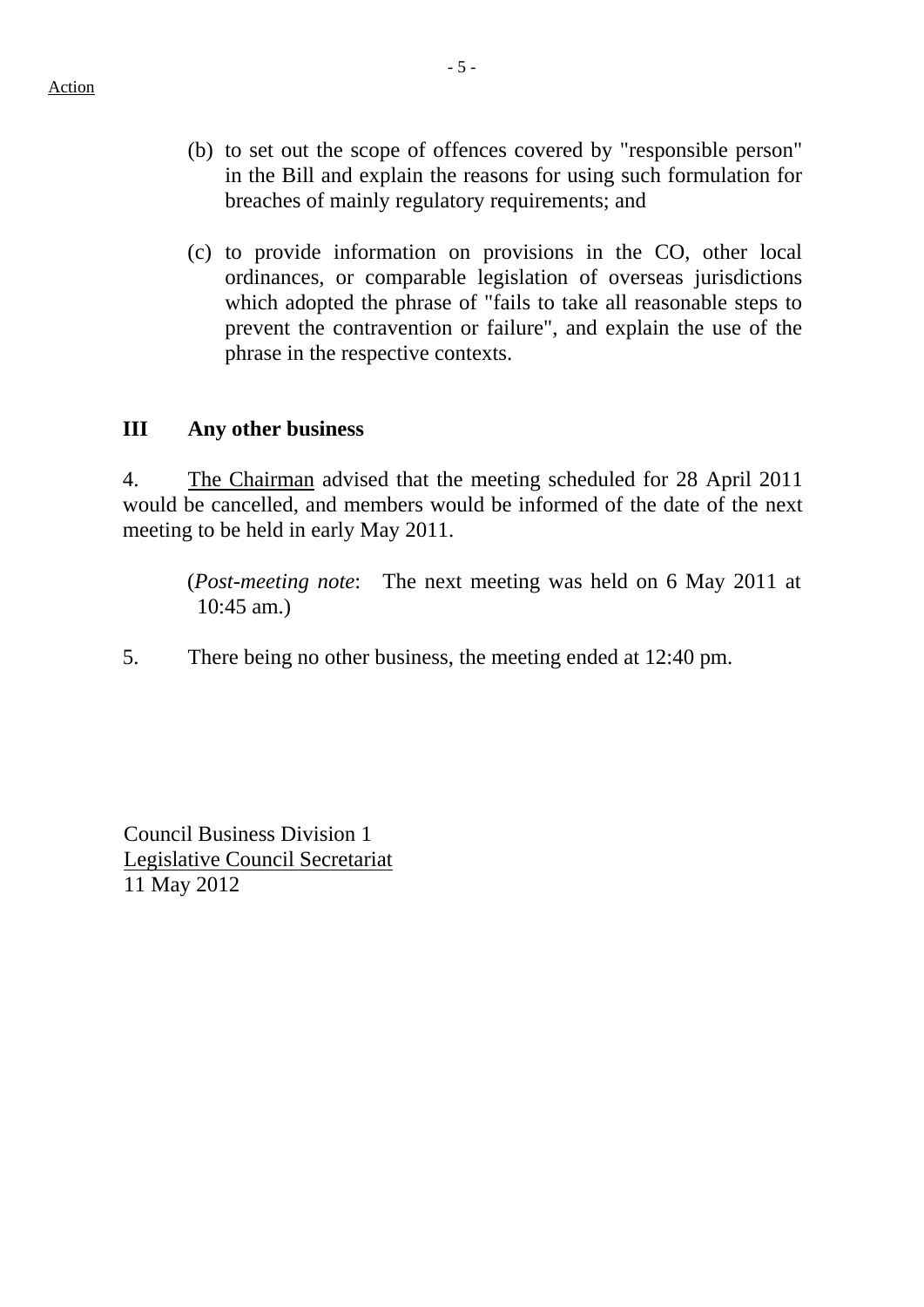# **Bills Committee on Companies Bill**

# **Proceedings of the fifth meeting on Monday, 18 April 2011, at 10:45 am in the Chamber of the Legislative Council Building**

| <b>Time</b><br>marker | <b>Speaker</b>                                                                                                                | Subject(s)                                                                                                                                                                                                                                                                                                                                                                                                                                                                                                                                                                                                                                                                                                                                                                                                                                          | <b>Action</b><br>required |  |  |
|-----------------------|-------------------------------------------------------------------------------------------------------------------------------|-----------------------------------------------------------------------------------------------------------------------------------------------------------------------------------------------------------------------------------------------------------------------------------------------------------------------------------------------------------------------------------------------------------------------------------------------------------------------------------------------------------------------------------------------------------------------------------------------------------------------------------------------------------------------------------------------------------------------------------------------------------------------------------------------------------------------------------------------------|---------------------------|--|--|
|                       | <b>Agenda Item I - Confirmation of minutes</b>                                                                                |                                                                                                                                                                                                                                                                                                                                                                                                                                                                                                                                                                                                                                                                                                                                                                                                                                                     |                           |  |  |
| $000001 -$<br>000343  | Chairman                                                                                                                      | Confirmation of minutes of meeting on<br>March 2011 (LC Paper No.<br>14<br>$CB(1)1880/10-11)$                                                                                                                                                                                                                                                                                                                                                                                                                                                                                                                                                                                                                                                                                                                                                       |                           |  |  |
|                       | <b>Agenda Item II - Meeting with the Administration</b>                                                                       |                                                                                                                                                                                                                                                                                                                                                                                                                                                                                                                                                                                                                                                                                                                                                                                                                                                     |                           |  |  |
| 000344-<br>001204     | The use of notes in the Companies Bill<br>Senior Assistant<br>Legal Adviser 3<br>("SALA3")<br>Ms Audrey EU<br>Mr Andrew LEUNG | SALA3's comment that --<br>general, the notes in<br>$(a)$ in<br>the<br>Companies Bill ("CB") served to<br>provide examples of the situations<br>in which the relevant provisions<br>would apply, or draw the reader's<br>relevant<br>attention<br>other<br>to<br>provisions of CB;<br>(b) notes in CB, being part of the Bill,<br>have<br>the<br>might<br>impact<br>on<br>understanding and interpretation of<br>the relevant provisions of CB;<br>(c) the use of notes in bills concerned<br>policy matters which were under the<br>of<br>purview<br>Panel<br>the<br>on<br>Administration of Justice and Legal<br>Services ("AJLS Panel"); as the<br>Panel would discuss the subject of<br>drafting issues in bills at the<br>meeting next<br>month,<br>members<br>might consider referring the issue of<br>use of notes in bills to the Panel for |                           |  |  |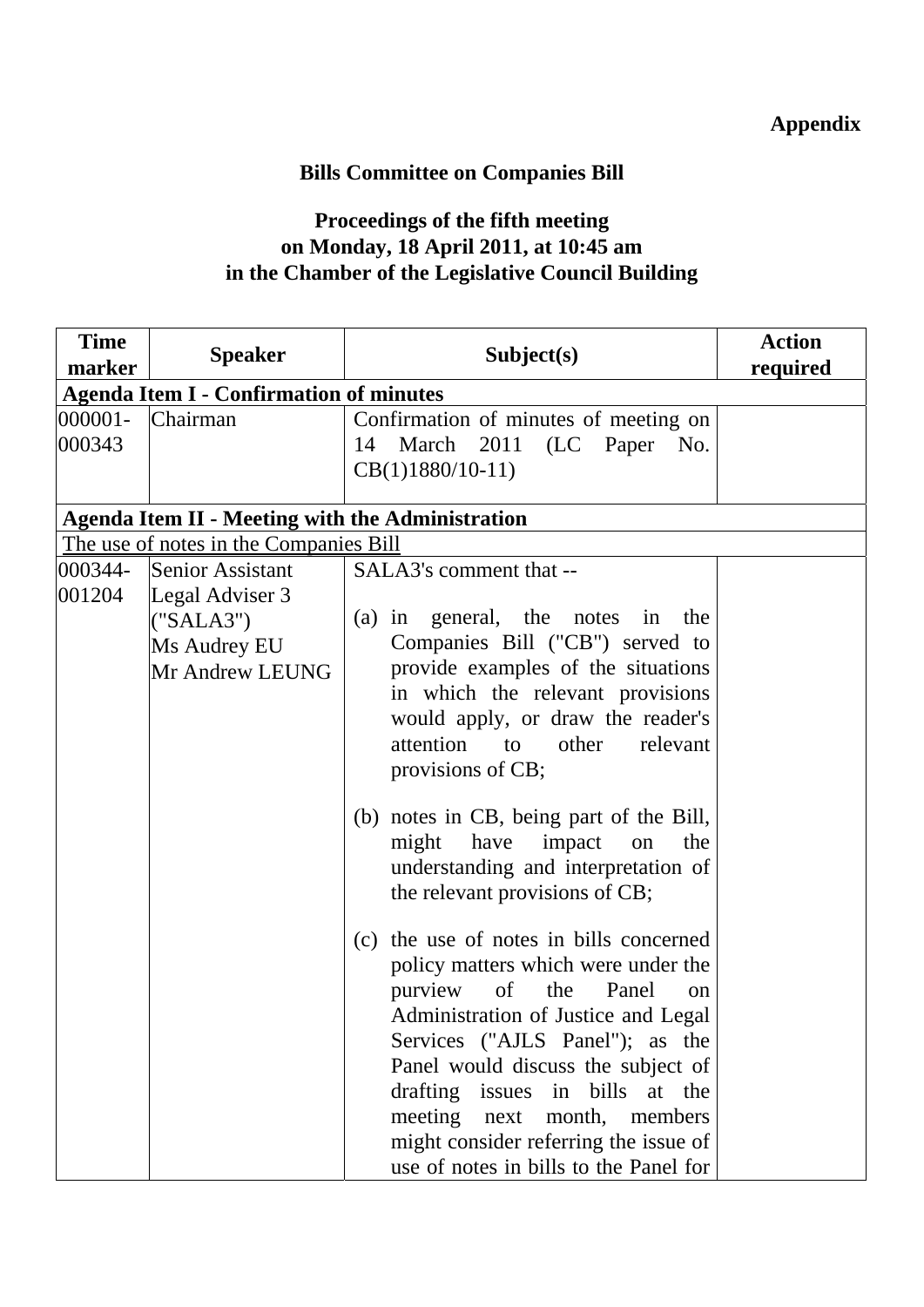| <b>Time</b><br>marker | <b>Speaker</b> | Subject(s)                                                                                                                                                                                                                                                                                                                                                                                                                                               | <b>Action</b><br>required |
|-----------------------|----------------|----------------------------------------------------------------------------------------------------------------------------------------------------------------------------------------------------------------------------------------------------------------------------------------------------------------------------------------------------------------------------------------------------------------------------------------------------------|---------------------------|
|                       |                | consideration in a holistic approach;<br>and                                                                                                                                                                                                                                                                                                                                                                                                             |                           |
|                       |                | (d) the Administration should prepare<br>necessary information to facilitate<br>discussion of the subject by AJLS<br>Panel                                                                                                                                                                                                                                                                                                                               |                           |
|                       |                | Ms Audrey EU's remarks that --                                                                                                                                                                                                                                                                                                                                                                                                                           |                           |
|                       |                | (a) during the scrutiny of the Motor<br>Vehicle Idling (Fixed Penalty) Bill,<br>$\sigma$ f<br>the<br><b>Bills</b><br>members<br>then<br>Committee had raised concern on<br>the use of examples in the Bill, as it<br>was unclear whether the examples<br>would affect the interpretation of<br>the relevant provisions in the Bill;<br>and the Administration eventually<br>accepted members' views<br>and<br>deleted all examples from the Bill;<br>and |                           |
|                       |                | (b) while she had no strong view<br>against using notes in CB sparingly<br>to give a few examples, if notes<br>were used extensively, there might<br>be impact on the interpretation of<br>the Bill                                                                                                                                                                                                                                                      |                           |
|                       |                | Mr Andrew LEUNG's views that the<br>Bills Committee should study the use of<br>notes in CB carefully and thoroughly                                                                                                                                                                                                                                                                                                                                      |                           |
| $ 001205 -$<br>001652 | Administration | Briefing by the Administration on the<br>use of notes in CB (Annex to LC Paper<br>No. $CB(1)1522/10-11(02)$ that --                                                                                                                                                                                                                                                                                                                                      |                           |
|                       |                | (a) Clause $2(6)$ of CB stipulated that "a<br>note in the text of the Ordinance is                                                                                                                                                                                                                                                                                                                                                                       |                           |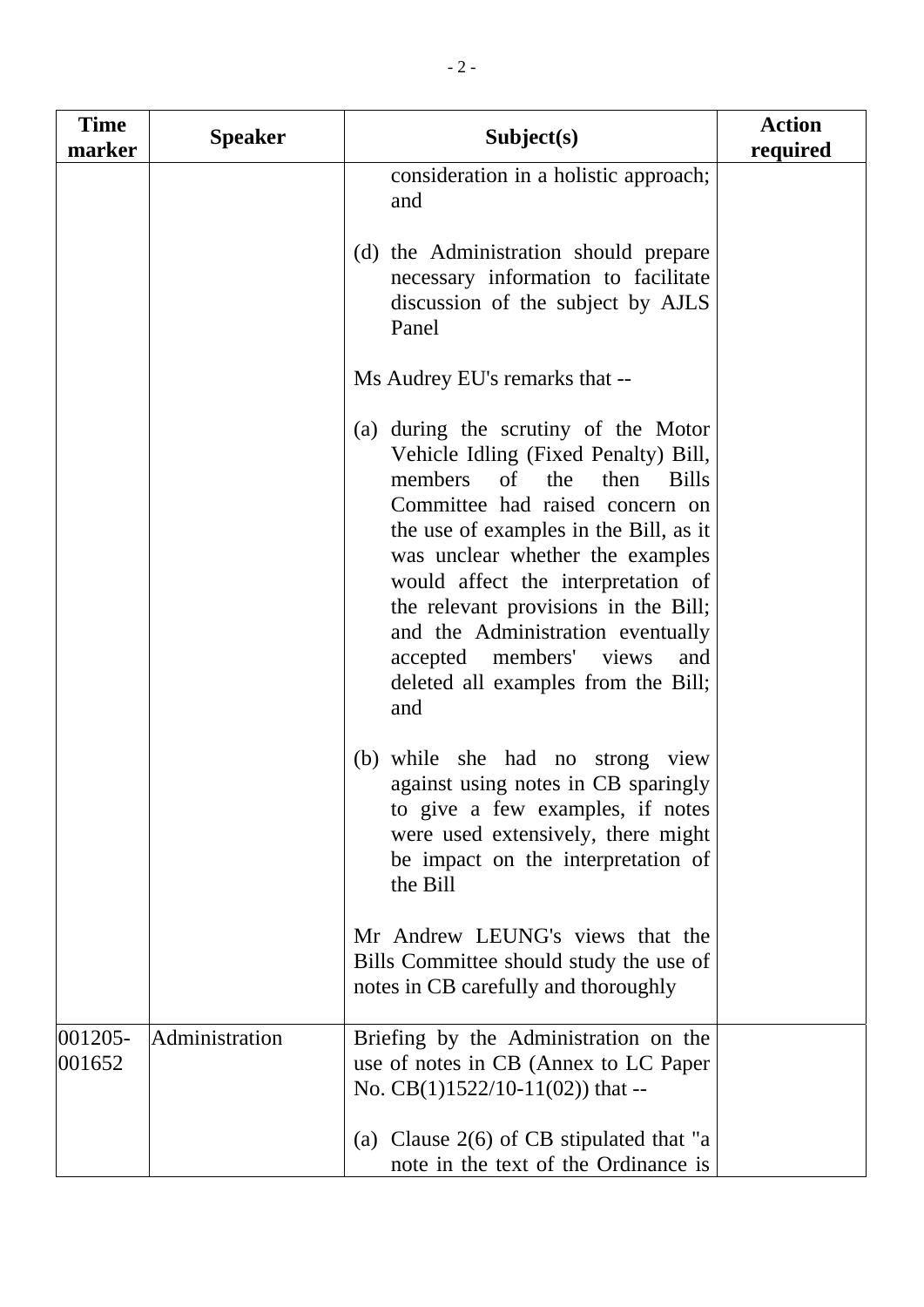| <b>Time</b><br>marker | <b>Speaker</b> | Subject(s)                                                                                                                                                                                                                                                                                         | <b>Action</b><br>required |
|-----------------------|----------------|----------------------------------------------------------------------------------------------------------------------------------------------------------------------------------------------------------------------------------------------------------------------------------------------------|---------------------------|
|                       |                | provided for information only and<br>has no legislative effect";                                                                                                                                                                                                                                   |                           |
|                       |                | (b) there were about 30 notes in CB<br>serving three different functions - to<br>draw the reader's attention to other<br>relevant provisions of the Bill, to<br>provide examples, and to give<br>factual supplementary information;                                                                |                           |
|                       |                | the legislative effect of notes in CB<br>(c)<br>was different from the examples in<br>the Motor Vehicle Idling (Fixed<br>Penalty) Bill;                                                                                                                                                            |                           |
|                       |                | (d) the Administration would provide<br>supplementary information about<br>the use of notes in CB when the<br>Bills Committee examined the Bill<br>clause-by-clause; and                                                                                                                           |                           |
|                       |                | notes for information only with no<br>(e)<br>legislative effect were found in the<br>Arbitration Ordinance (Cap. 609)<br>the Legislative<br>Council<br>and<br>Ordinance (Cap. 542)                                                                                                                 |                           |
| 001653-               | Mr Albert HO   | Mr Albert HO's views that --                                                                                                                                                                                                                                                                       |                           |
| 002059                | Chairman       | (a) notes in CB though described to<br>have no legislative effect, could<br>interpretation<br>affect<br>of<br>the<br>provisions, because the court and<br>other parties would make reference<br>to the notes in interpreting the<br>relevant provisions, especially when<br>there were grey areas; |                           |
|                       |                | (b) if notes were used in provisions<br>enforcement<br>relating<br>where<br>to                                                                                                                                                                                                                     |                           |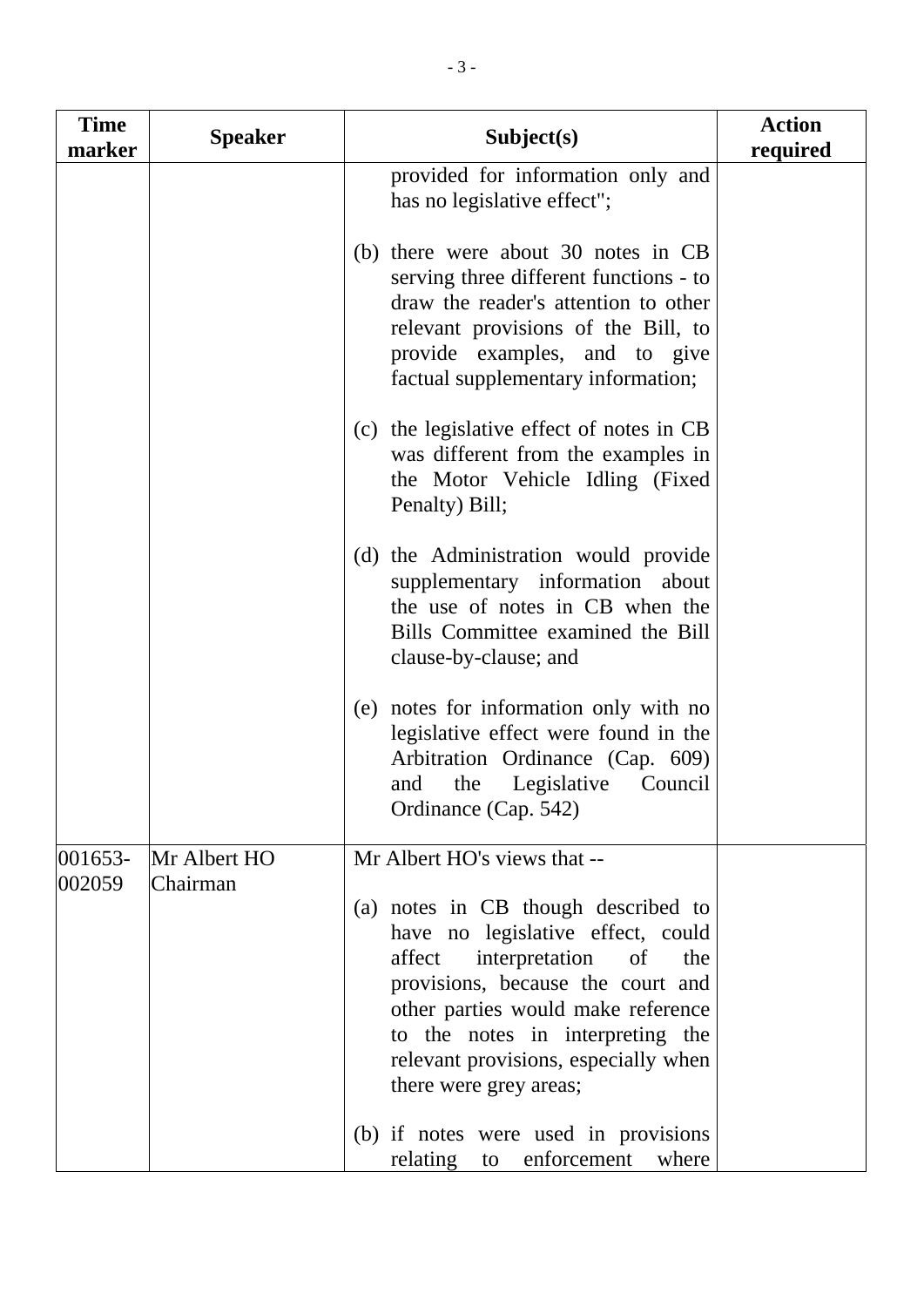| <b>Time</b><br>marker | <b>Speaker</b>                          | Subject(s)                                                                                                                                                                                                                                                                                                                                                                                                            | <b>Action</b><br>required |
|-----------------------|-----------------------------------------|-----------------------------------------------------------------------------------------------------------------------------------------------------------------------------------------------------------------------------------------------------------------------------------------------------------------------------------------------------------------------------------------------------------------------|---------------------------|
|                       |                                         | examples of how the provisions<br>would work were set out, legal<br>disputes might arise when there<br>differences<br>were<br>the<br>in<br>interpretation of the provisions; and<br>(c) he kept an open attitude to the use<br>of notes in CB and agreed that the<br>issue should be discussed by AJLS<br>Panel                                                                                                       |                           |
|                       |                                         | Members' agreement that the subject of<br>use of notes in bills be referred to AJLS<br>Panel and the Bills Committee would<br>revisit<br>the<br>issue<br>during<br>the<br>clause-by-clause examination of the Bill                                                                                                                                                                                                    |                           |
|                       | The formulation of "responsible person" |                                                                                                                                                                                                                                                                                                                                                                                                                       |                           |
| 002100-<br>002736     | Administration                          | The Administration's briefing on its<br>response to issues raised by members at<br>meeting on 20 March<br>the<br>2011<br>(LC Paper No. $CB(1)1879/10-11(02))$ --<br>the formulation of "responsible person"<br>(Clause 3)                                                                                                                                                                                             |                           |
| $ 002737-$<br>003823  | Ms Audrey EU<br>Administration          | Ms Audrey EU's enquiries --<br>(a) whether negligent omission of an<br>officer/director of a<br>company<br>("director"), who had delegated his<br>duties to another director would<br>constitute an offence; and<br>(b) whether a director's<br>negligent<br>omission of action to prevent<br>another director's conduct of fraud<br>would become an offence under the<br>new formulation of "responsible"<br>person" |                           |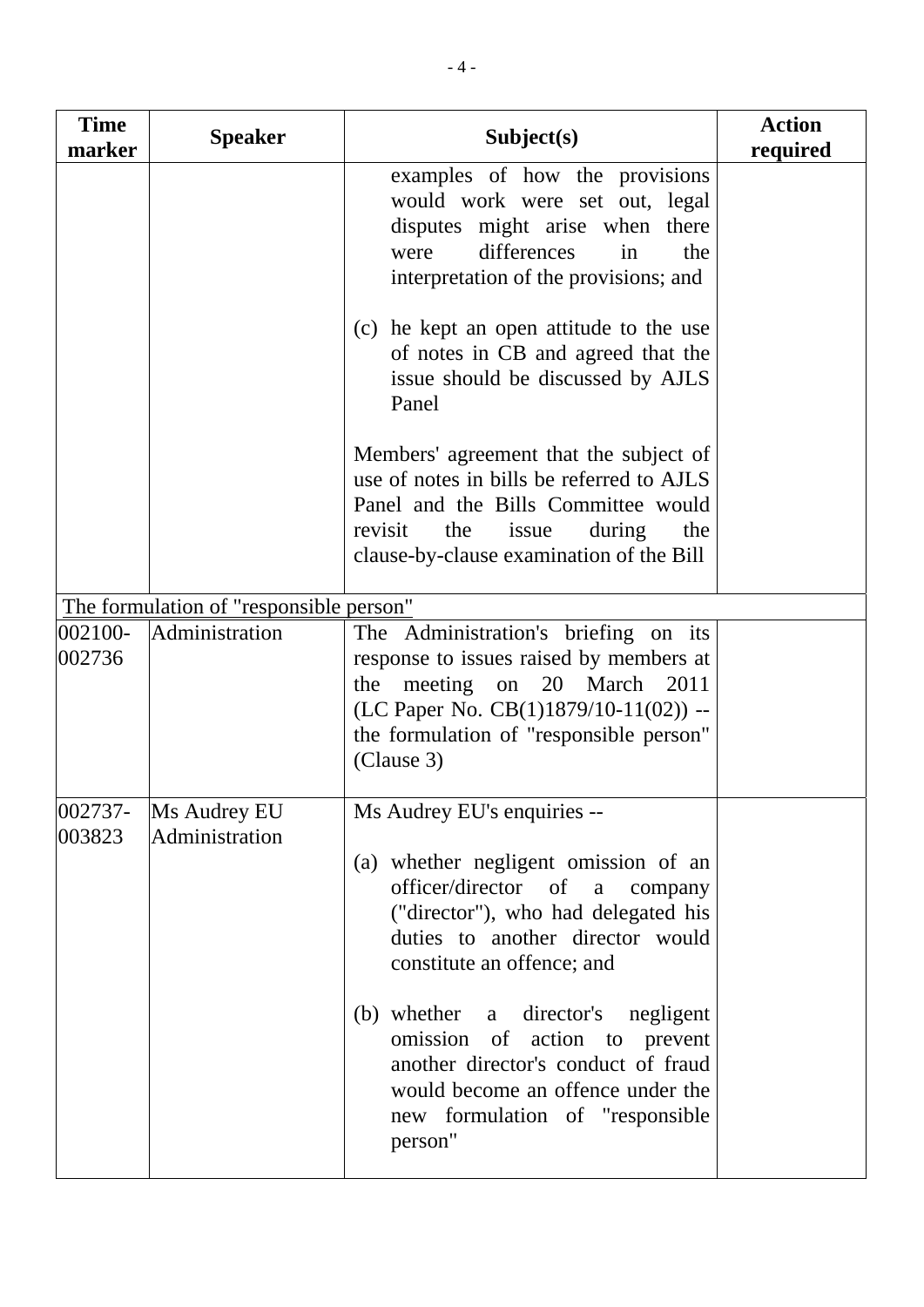| <b>Time</b><br>marker | <b>Speaker</b> | Subject(s)                                                                                                                                                                                                                                                                                                                                                                                                        | <b>Action</b><br>required |
|-----------------------|----------------|-------------------------------------------------------------------------------------------------------------------------------------------------------------------------------------------------------------------------------------------------------------------------------------------------------------------------------------------------------------------------------------------------------------------|---------------------------|
|                       |                | The Administration's response that --                                                                                                                                                                                                                                                                                                                                                                             |                           |
|                       |                | (a) to fulfill his obligations under the<br>Companies<br>Ordinance<br>$(CCOn)$ ,<br>before delegating his duties to other<br>persons, a director should take<br>reasonable steps to prevent the<br>contravention or failure, such as to<br>ensure that the persons had the<br>qualifications<br>relevant<br>and<br>experience, the company had a<br>proper system in place to monitor<br>the persons' work, etc.; |                           |
|                       |                | (b) the case of $R \nu$ <i>Lo Hon Yiu Henry</i> ,<br>(paragraph 17 of the paper (LC<br>Paper No. $CB(1)1879/10-11(02))$<br>was an example where the Court<br>held that statutory non-compliance<br>was not an offence if reasonable<br>steps had been taken to ensure<br>compliance; and it was a question of<br>fact whether or not what had been<br>done by a director amounted to all<br>reasonable steps; and |                           |
|                       |                | (c) the formulation of "responsible"<br>person" mainly<br>applied<br>to<br>directors'/officers' compliance with<br>the regulatory requirements under<br>whereas conduct<br>CB;<br>of<br>directors/officers, such as frauds,<br>were offence under other laws                                                                                                                                                      |                           |
|                       |                | Ms EU's request for the Administration The Admin. to<br>to provide cases/examples under which take action as<br>a director would not be liable for $\ln$<br>offences under the formulation of $3(a)$ of<br>"officer who is in default" in CO, but minutes<br>would become liable under the new                                                                                                                    | paragraph<br>the          |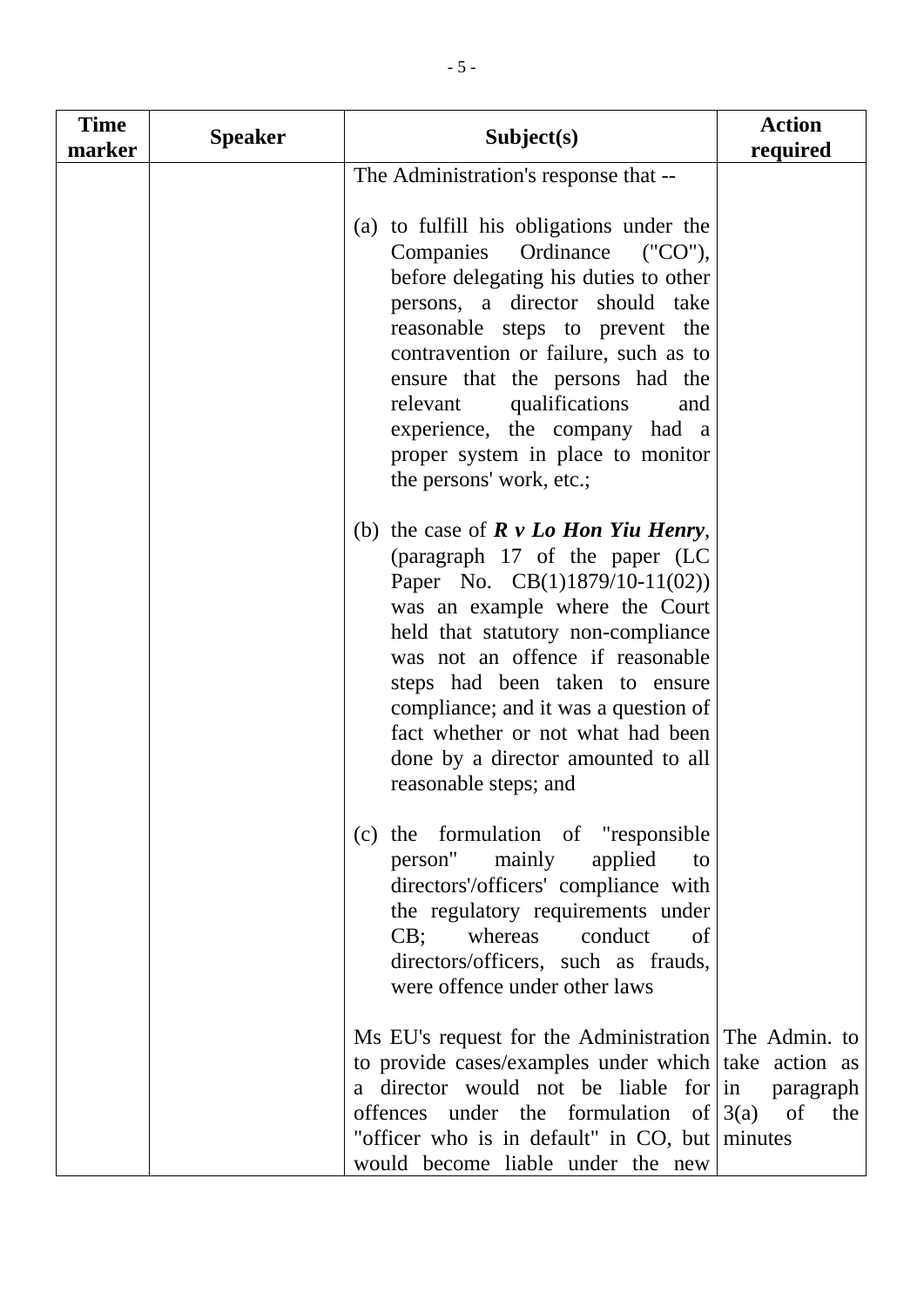| <b>Time</b><br>marker | <b>Speaker</b> | Subject(s)                                                                                                                                                                                                                                                                                                                                                               | <b>Action</b><br>required |
|-----------------------|----------------|--------------------------------------------------------------------------------------------------------------------------------------------------------------------------------------------------------------------------------------------------------------------------------------------------------------------------------------------------------------------------|---------------------------|
|                       |                | formulation of "responsible person"<br>under CB, or vice versa, so as to<br>demonstrate the effect of the new<br>formulation                                                                                                                                                                                                                                             |                           |
| 003824-<br>004102     | SALA3          | SALA3's views that --<br>(a) it was not clear in CB whether an<br>objective or subjective standard was<br>applied to the act of the responsible<br>person;                                                                                                                                                                                                               |                           |
|                       |                | (b) under CO, where an "officer who is<br>in default" was defined as "an<br>officer of the company  who<br>knowingly and wilfully authorizes<br>or permits the default, refusal or<br>contravention ", a subjective<br>standard was applied, meaning that<br>when the officer was not aware of<br>the default, refusal or contravention,<br>he would not be held liable; |                           |
|                       |                | (c) under CB, where "knowingly and<br>wilfully" had been removed and a<br>director was expected to take all<br>reasonable<br>steps<br>to<br>prevent<br>contravention or failure, it seemed<br>that an objective standard would be<br>applied to his act;                                                                                                                 |                           |
|                       |                | (d) as to what steps were reasonable<br>and what had caused the director to<br>fail to take all reasonable steps,<br>objective standards would also be<br>involved; and                                                                                                                                                                                                  |                           |
|                       |                | (e) the issue with the new formulation<br>of "responsible person" was what<br>objective<br>standards<br>would<br>be                                                                                                                                                                                                                                                      |                           |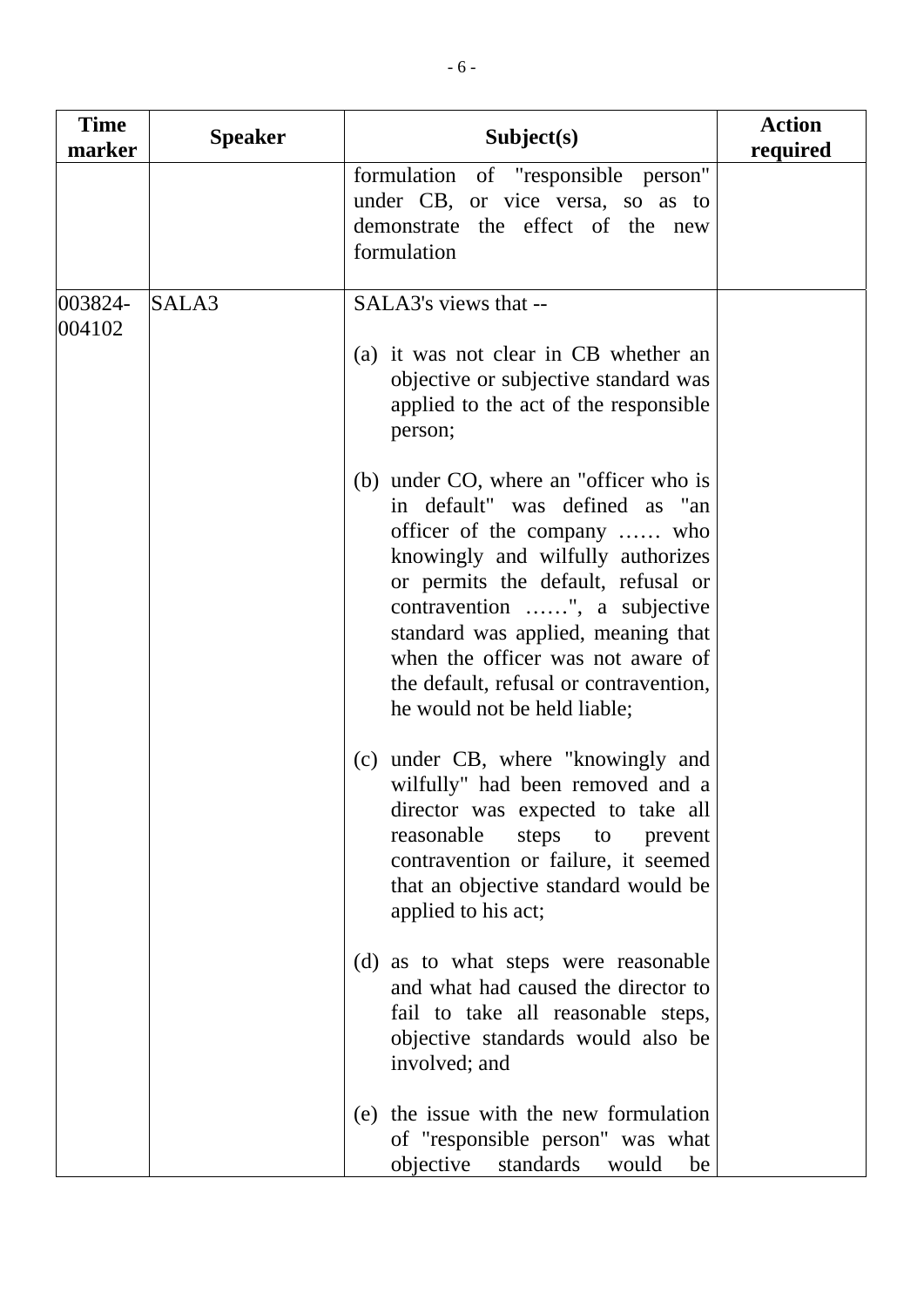| <b>Time</b><br>marker | <b>Speaker</b>  | Subject(s)                                                                                                                                                                                                                                                                                                                                                                                                                                                                                                                                                                                                                                                               | <b>Action</b><br>required |
|-----------------------|-----------------|--------------------------------------------------------------------------------------------------------------------------------------------------------------------------------------------------------------------------------------------------------------------------------------------------------------------------------------------------------------------------------------------------------------------------------------------------------------------------------------------------------------------------------------------------------------------------------------------------------------------------------------------------------------------------|---------------------------|
|                       |                 | applied and whether they were<br>reasonable                                                                                                                                                                                                                                                                                                                                                                                                                                                                                                                                                                                                                              |                           |
| 004103-<br>004244     | Chairman        | The Chairman's concern about --<br>(a) how a responsible person could<br>ensure that he had taken "all<br>reasonable steps"; and<br>(b) the difficulty in setting a standard<br>for "all reasonable steps"; for<br>example, when a company director<br>had set up a risk management<br>system for his company and hired a<br>compliance officer to implement the<br>system, whether the director had to<br>examine<br>and<br>monitor<br>the<br>compliance officer's work closely in<br>order to meet the requirement of<br>taking "all reasonable steps"                                                                                                                 |                           |
| 004245-<br>004631     | Mr Andrew LEUNG | Mr Andrew LEUNG's declaration of<br>interest of being the non-executive<br>director of a number of companies and<br>his views that --<br>(a) while he supported efforts<br>to<br>enhance corporate governance of<br>companies, the requirements for<br>directors to take "all reasonable<br>steps" to prevent contravention and<br>to know their duties in situations<br>where they "ought to have known"<br>would put a heavy burden on them,<br>in particular non-executive directors<br>who might not be involved in the<br>daily operation of the company and<br>thus would have difficulty in taking<br>"all reasonable steps" to prevent the<br>contravention; and |                           |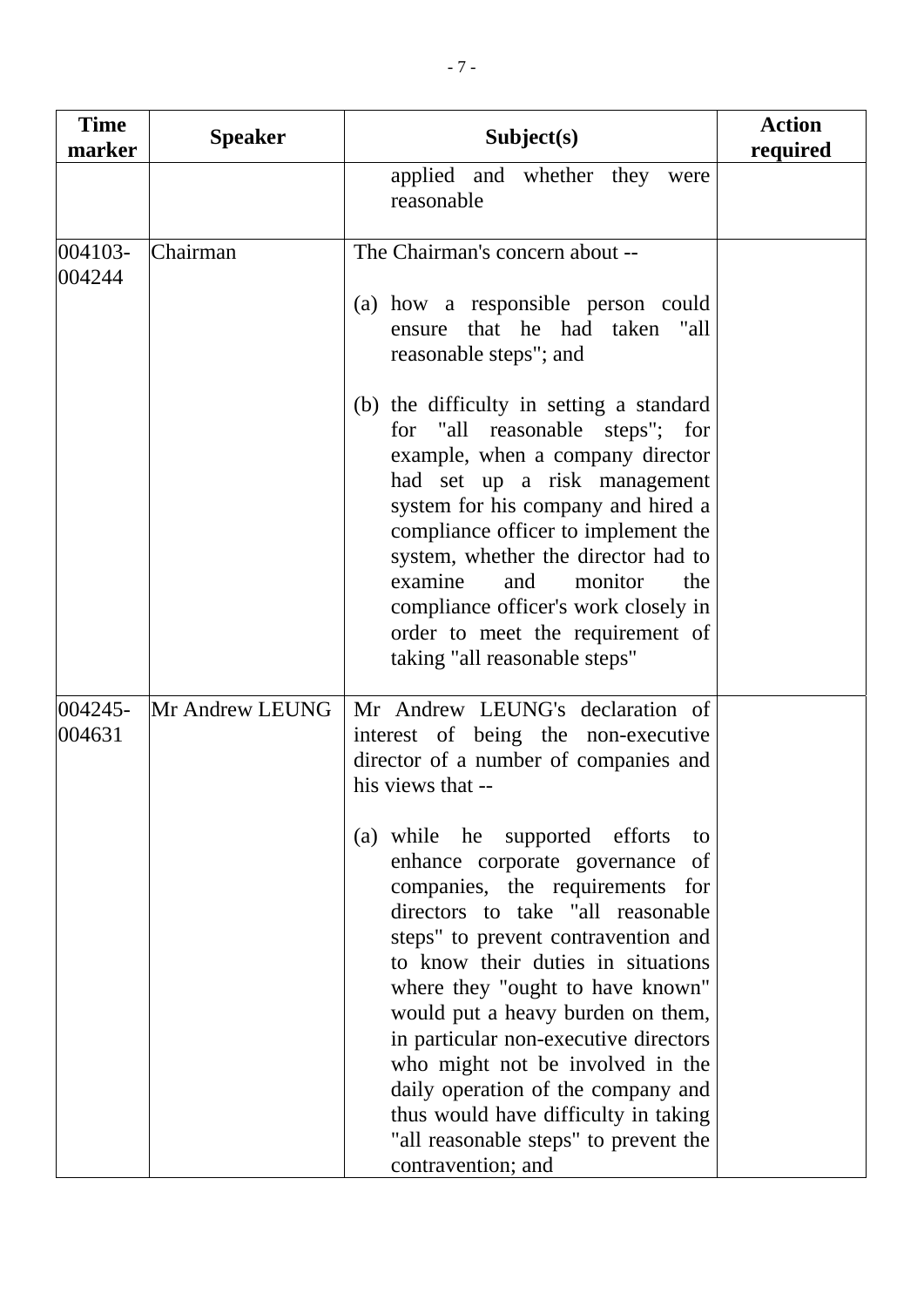| <b>Time</b><br>marker | <b>Speaker</b>          | Subject(s)                                                                                                                                                                                                                                                                                                                                                                                                                                                                                         | <b>Action</b><br>required   |
|-----------------------|-------------------------|----------------------------------------------------------------------------------------------------------------------------------------------------------------------------------------------------------------------------------------------------------------------------------------------------------------------------------------------------------------------------------------------------------------------------------------------------------------------------------------------------|-----------------------------|
|                       |                         | liability on<br>"responsible"<br>$(b)$ as<br>person" under CB involved criminal<br>offences, the<br>threshold<br>of<br>prosecution should not be lowered<br>and "all reasonable steps" should be<br>codified in an objective manner                                                                                                                                                                                                                                                                |                             |
| 004632-<br>004905     | Mr Albert HO            | Mr Albert HO's views that it would be<br>difficult for companies with diverse<br>businesses to ensure that all reasonable<br>steps had been taken to prevent the<br>contravention of the provisions of CB,<br>and it would be useful to issue practice<br>guidelines to assist implementation of<br>the provisions                                                                                                                                                                                 |                             |
| 004906-<br>005054     | Deputy Chairman         | The Deputy Chairman's declaration of The<br>interest of being a director of a number Administration<br>of public bodies, her enquiry about to take action<br>court cases relating to the formulation of $\vert$ as in paragraph<br>"responsible person" in other common<br>law jurisdictions, and her views that the<br>Administration should give clear<br>information about the circumstances<br>under which a director would be held<br>liable for the contravention of the<br>provisions of CB | $3(c)$ of<br>the<br>minutes |
| 005055-<br>005325     | <b>If Dr Raymond HO</b> | Ir Dr Raymond HO's views that --<br>independent non-executive directors<br>(a)<br>usually would not be involved in<br>the daily operation of a company,<br>and they could only make best<br>effort to ensure the company was<br>doing business on the right track<br>and shareholders'<br>interests<br>were<br>duly protected; and<br>(b) requirements<br>on the duties<br>of<br>non-executive<br>directors<br>of                                                                                  |                             |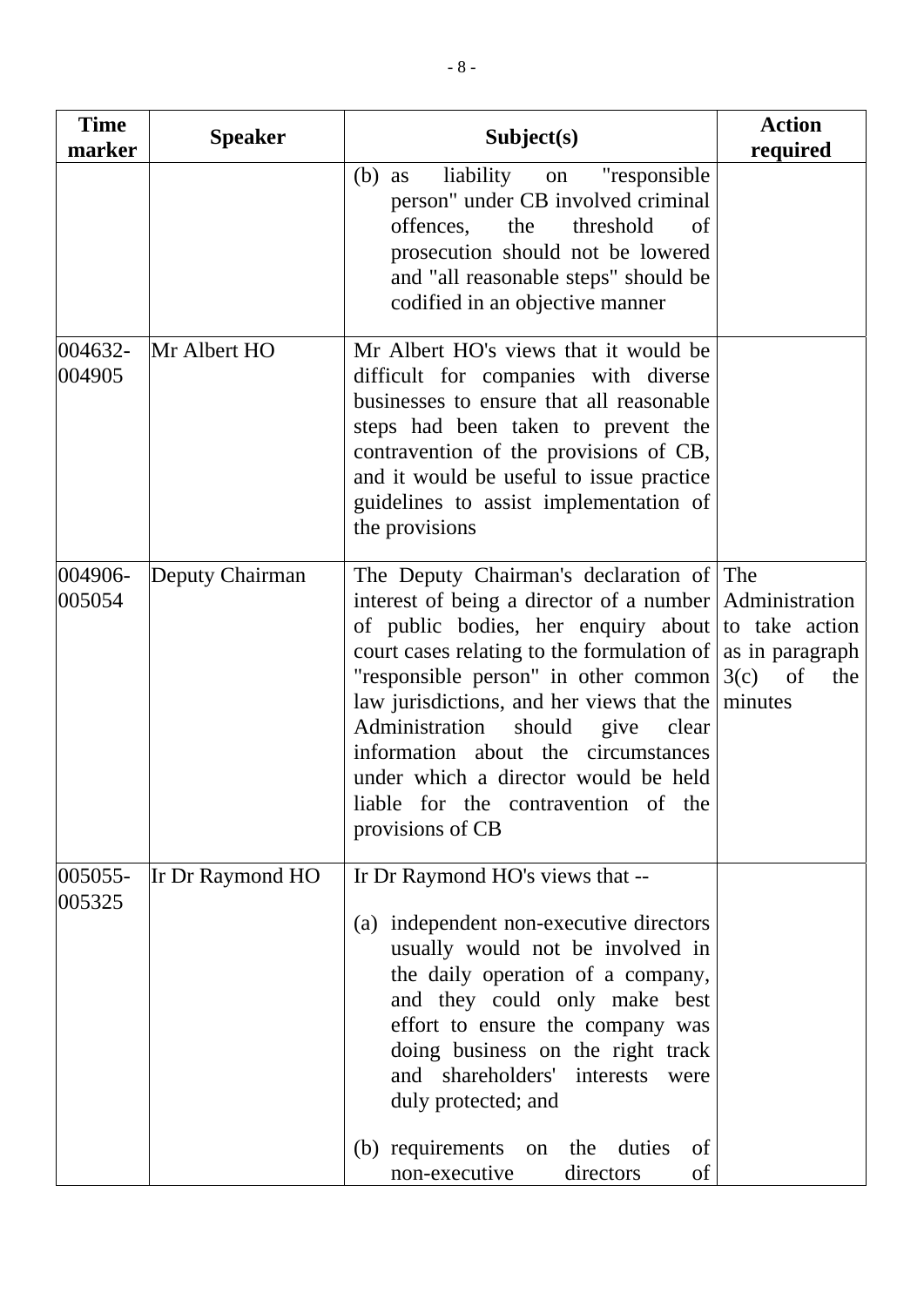| <b>Time</b><br>marker | <b>Speaker</b> | Subject(s)                                                                                                                                                                                                                                                                                                                                                                                                                                   | <b>Action</b><br>required |
|-----------------------|----------------|----------------------------------------------------------------------------------------------------------------------------------------------------------------------------------------------------------------------------------------------------------------------------------------------------------------------------------------------------------------------------------------------------------------------------------------------|---------------------------|
|                       |                | companies should be reasonable<br>and clearly set out, and these<br>directors should not be held liable<br>for acts outside their scope of duties                                                                                                                                                                                                                                                                                            |                           |
| 005326-<br>005339     | Chairman       | The Chairman's declaration of interest<br>of being a director of a number of<br>companies                                                                                                                                                                                                                                                                                                                                                    |                           |
| 005340-<br>010716     | Administration | The Administration's response that --<br>(a) there were about 170 offences under<br>CB that imposed liability on the<br>"responsible person", most of such<br>offences were regulatory in nature,<br>e.g. giving notice to and filing<br>documents with the Registrar of<br>Companies, and the offences were<br>summary offences punishable by<br>fines; these offences should not be<br>confused with fraud and other<br>serious offences;  |                           |
|                       |                | (b) there were provisions under CO<br>where directors were criminally<br>liable for failing to take reasonable<br>compliance<br>steps<br>secure<br>to<br>(paragraphs 13 and 14 of LC Paper<br>No. $CB(1)2132/10-11(02)$ ;<br>under CO, prosecution<br>(c)<br>- of<br>an<br>"officer who is in default" was very<br>difficult, given that the evidential<br>burden for the prosecution to prove<br>"knowingly and wilfully" was very<br>high; |                           |
|                       |                | formulation<br>proposed<br>(d)<br>the<br>of<br>"responsible person" was based on<br>the relevant provisions of the UK                                                                                                                                                                                                                                                                                                                        |                           |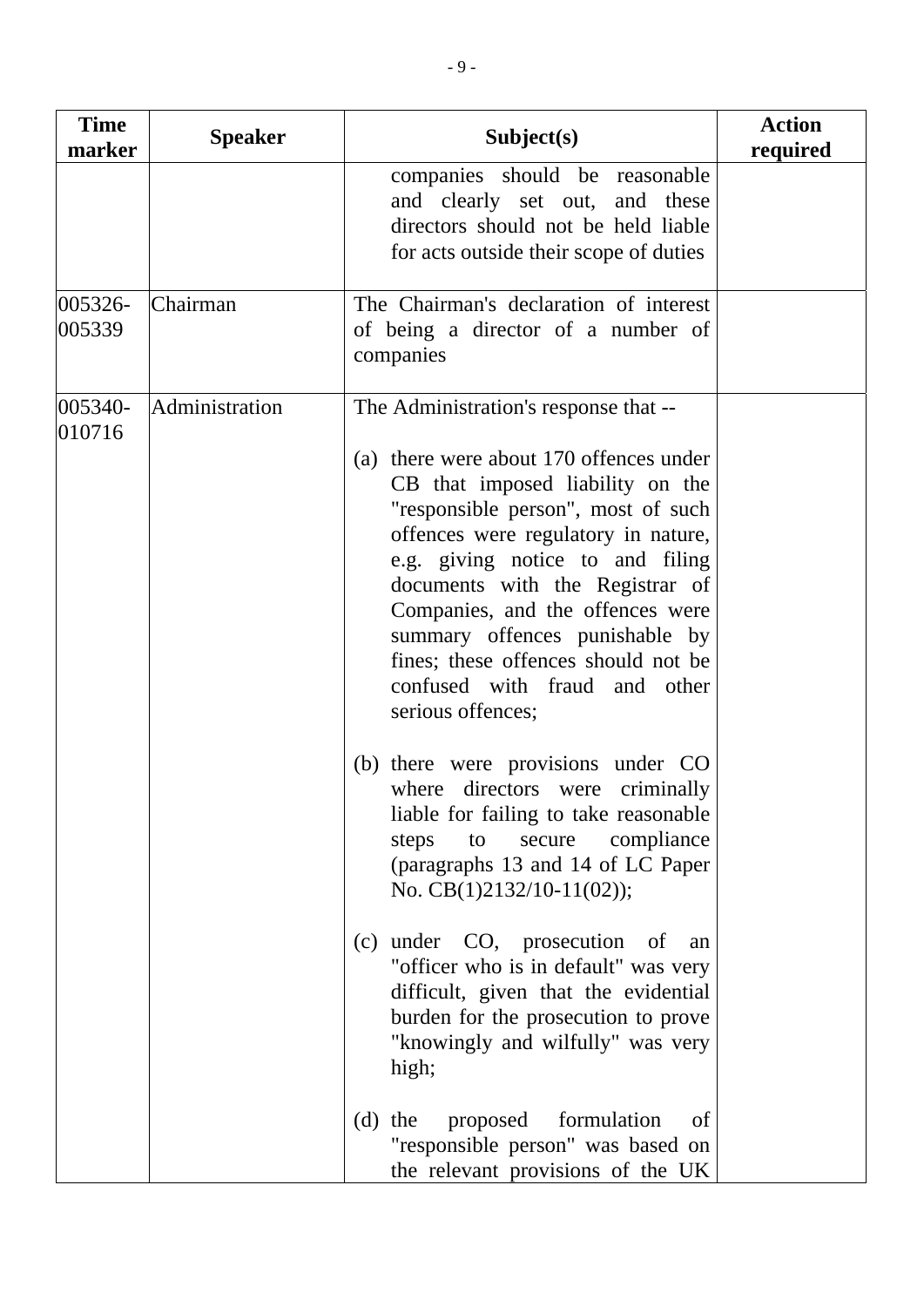| <b>Time</b><br>marker | <b>Speaker</b> | Subject(s)                                                                                                                                                                                                                                                                                                                                                                                                                                                                                                                                                                                                          | <b>Action</b><br>required                     |
|-----------------------|----------------|---------------------------------------------------------------------------------------------------------------------------------------------------------------------------------------------------------------------------------------------------------------------------------------------------------------------------------------------------------------------------------------------------------------------------------------------------------------------------------------------------------------------------------------------------------------------------------------------------------------------|-----------------------------------------------|
|                       |                | Companies Act 2006, and lowering<br>the prosecution threshold<br>was<br>targeted at company directors who<br>were reckless or had deliberately<br>turned a blind eye to<br>their<br>responsibilities; and                                                                                                                                                                                                                                                                                                                                                                                                           |                                               |
|                       |                | (e) although the phrase "knowingly and<br>wilfully" would be removed, the<br>prosecution needed to prove <i>mens</i><br><i>rea</i> in relation to the offence, in<br>assessing whether or not a director<br>had taken all reasonable steps to<br>prevent a contravention, the Court<br>would consider whether or not the<br>director knew that he was under a<br>duty or obligation to take all<br>reasonable steps to prevent<br>the<br>contravention as well<br>the<br>as<br>knowledge of the director of other<br>relevant circumstances leading to<br>and/or surrounding the occurrence<br>of the contravention |                                               |
| 010717-<br>010823     | Chairman       | Chairman's<br>for<br>The<br>request<br>Administration to provide information Administration<br>setting out the scope of offences to take action<br>covered by "responsible person" in $CB$ as in paragraph<br>and explaining the reasons for using<br>such formulation for breaches of mainly<br>regulatory requirements                                                                                                                                                                                                                                                                                            | the The<br>3(b)<br>$\sigma$<br>the<br>minutes |
| 010824-<br>011514     | Ms Miriam LAU  | Ms Miriam LAU's enquiry on how and<br>to what extent <i>mens rea</i> was applied in<br>court in relation to the offences of<br>"responsible person", and whether<br>sloppiness of a director would be<br>considered a kind of <i>mens rea</i>                                                                                                                                                                                                                                                                                                                                                                       |                                               |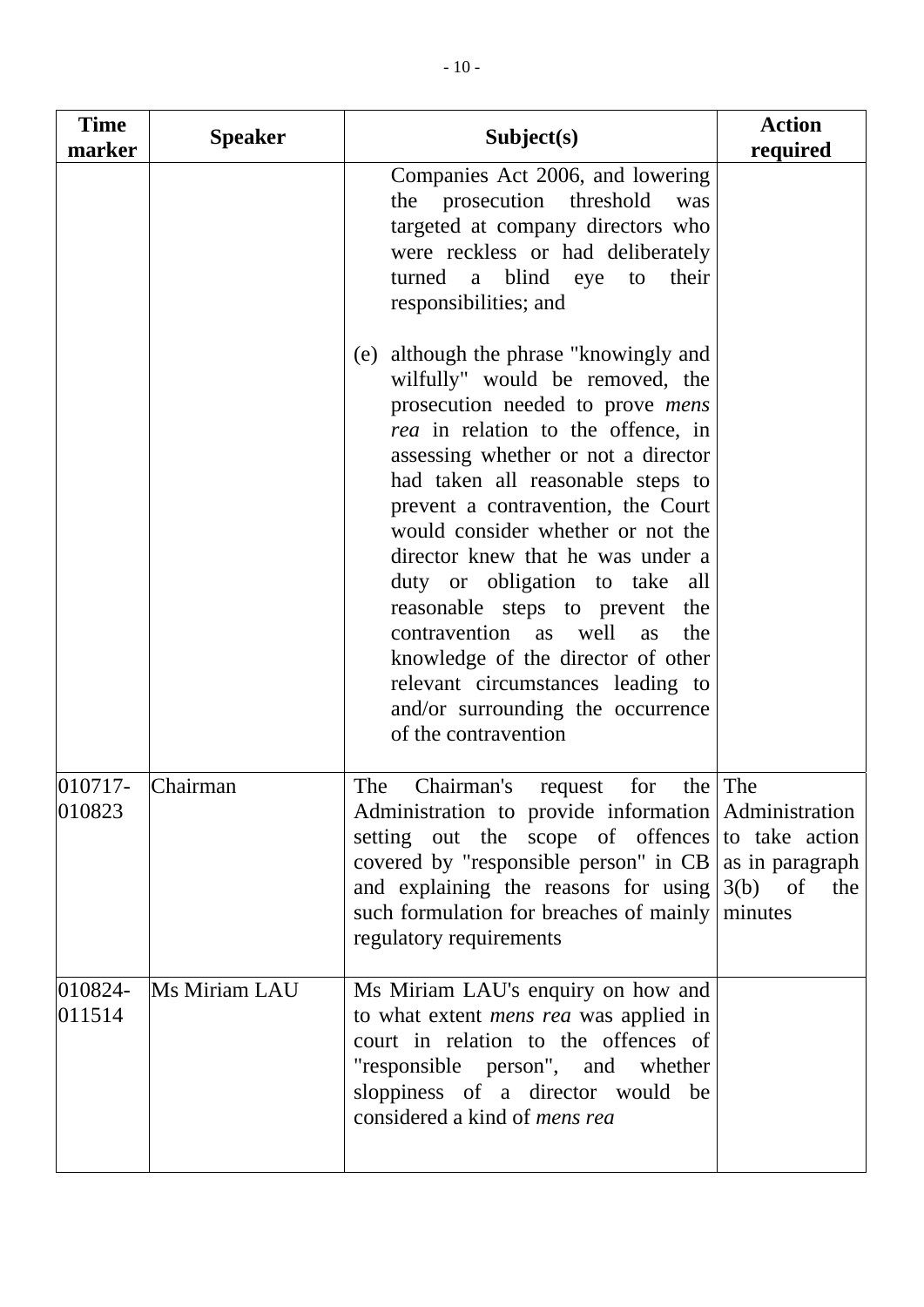| <b>Time</b><br>marker | <b>Speaker</b> | Subject(s)                                                                                                                                                                                                                                                                                                   | <b>Action</b><br>required |
|-----------------------|----------------|--------------------------------------------------------------------------------------------------------------------------------------------------------------------------------------------------------------------------------------------------------------------------------------------------------------|---------------------------|
|                       |                | The Administration's response that --                                                                                                                                                                                                                                                                        |                           |
|                       |                | (a) if there was contravention and the<br>director failed to take all reasonable<br>steps to prevent such contravention,<br>the required <i>mens</i> rea<br>would<br>generally be established;                                                                                                               |                           |
|                       |                | (b) in considering directors' liabilities<br>for default, the court would take<br>into account all the facts<br>and<br>circumstances of each case; and                                                                                                                                                       |                           |
|                       |                | (c) negligent<br>omissions<br>and<br>recklessness would be covered<br>under the new formulation of<br>"responsible person"                                                                                                                                                                                   |                           |
| $ 011515-$            | Mr Ronny TONG  | Mr Ronny TONG's views that --                                                                                                                                                                                                                                                                                |                           |
| 011822                |                | (a) the court would need to make an<br>inference from the defendant's act<br>and all the facts and evidence<br>available in establishing <i>mens rea</i><br>for an offence; if the defendant<br>insisted that he had no intention to<br>commit the offence, it would be<br>difficult to secure a conviction; |                           |
|                       |                | liability<br>$(b)$ for<br>strict<br>offences,<br>convictions were based on a set of<br>objective criteria; if the defendant<br>could not give reasonable defence,<br>he could be convicted; and                                                                                                              |                           |
|                       |                | as far as compliance with regulatory<br>(c)<br>requirements<br>under<br>CB<br>was<br>concerned, conviction should only<br>be made upon establishment of<br>mens rea                                                                                                                                          |                           |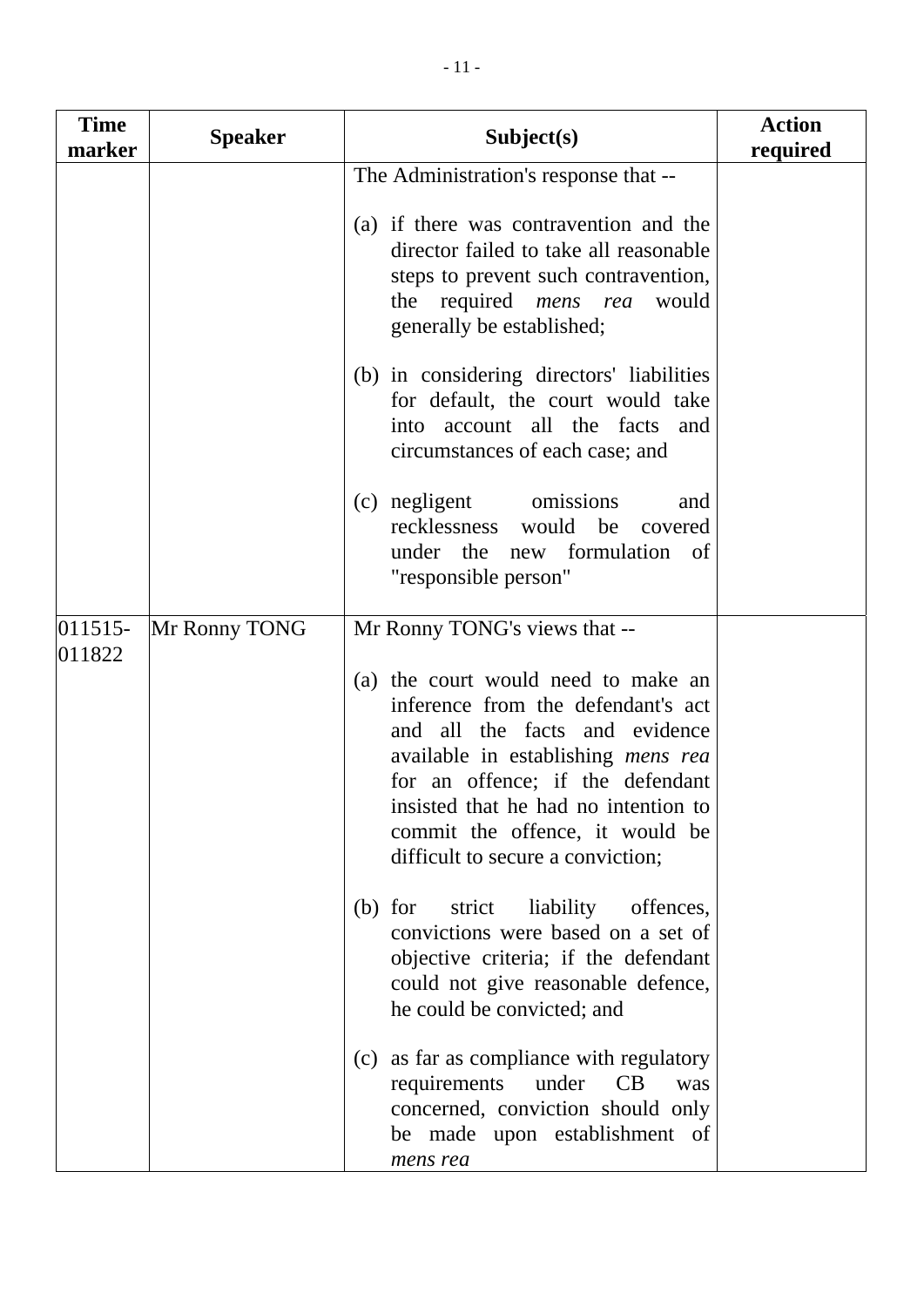| <b>Time</b><br>marker | <b>Speaker</b>               | Subject(s)                                                                                                                                                                                                                                                                                                                                                                                                                                                        | <b>Action</b><br>required |
|-----------------------|------------------------------|-------------------------------------------------------------------------------------------------------------------------------------------------------------------------------------------------------------------------------------------------------------------------------------------------------------------------------------------------------------------------------------------------------------------------------------------------------------------|---------------------------|
| 011823-               | Administration               | The Administration's response that --                                                                                                                                                                                                                                                                                                                                                                                                                             |                           |
| 012050                |                              | (a) there were already provisions under<br>CO where directors were criminally<br>liable for failing to take all<br>reasonable<br>steps to<br>secure<br>compliance on keeping books of<br>account, laying the balance sheet<br>and the profit and loss account<br>before the company in an annual<br>general meeting, etc.; and                                                                                                                                    |                           |
|                       |                              | (b) the new formulation of "responsible"<br>directors'<br>person"<br>would deter<br>non-compliance, enhance corporate<br>governance in Hong Kong, and help<br>ensure directors would take all<br>reasonable steps to comply with<br>regulatory requirements,<br>e.g.<br>notifying the<br>Registrar<br>of<br>Companies of change of address,<br>change of directors, etc., which<br>were important in maintaining<br>accurate records of the Companies<br>Register |                           |
| 012051-<br>012538     | Ir Dr Raymond HO<br>Chairman | Ir Dr Raymond HO's views that --<br>(a) instead of introducing the new<br>formulation of "responsible person"<br>under CB, education and publicity<br>effective<br>more<br>means<br>were<br>to<br>directors'<br>enhance<br>company<br>understanding<br>of<br>their<br>obligations/responsibilities; and                                                                                                                                                           |                           |
|                       |                              | (b) imposing onerous requirements on<br>company directors might discourage<br>people from taking up the posts of<br>independent<br>non-executive                                                                                                                                                                                                                                                                                                                  |                           |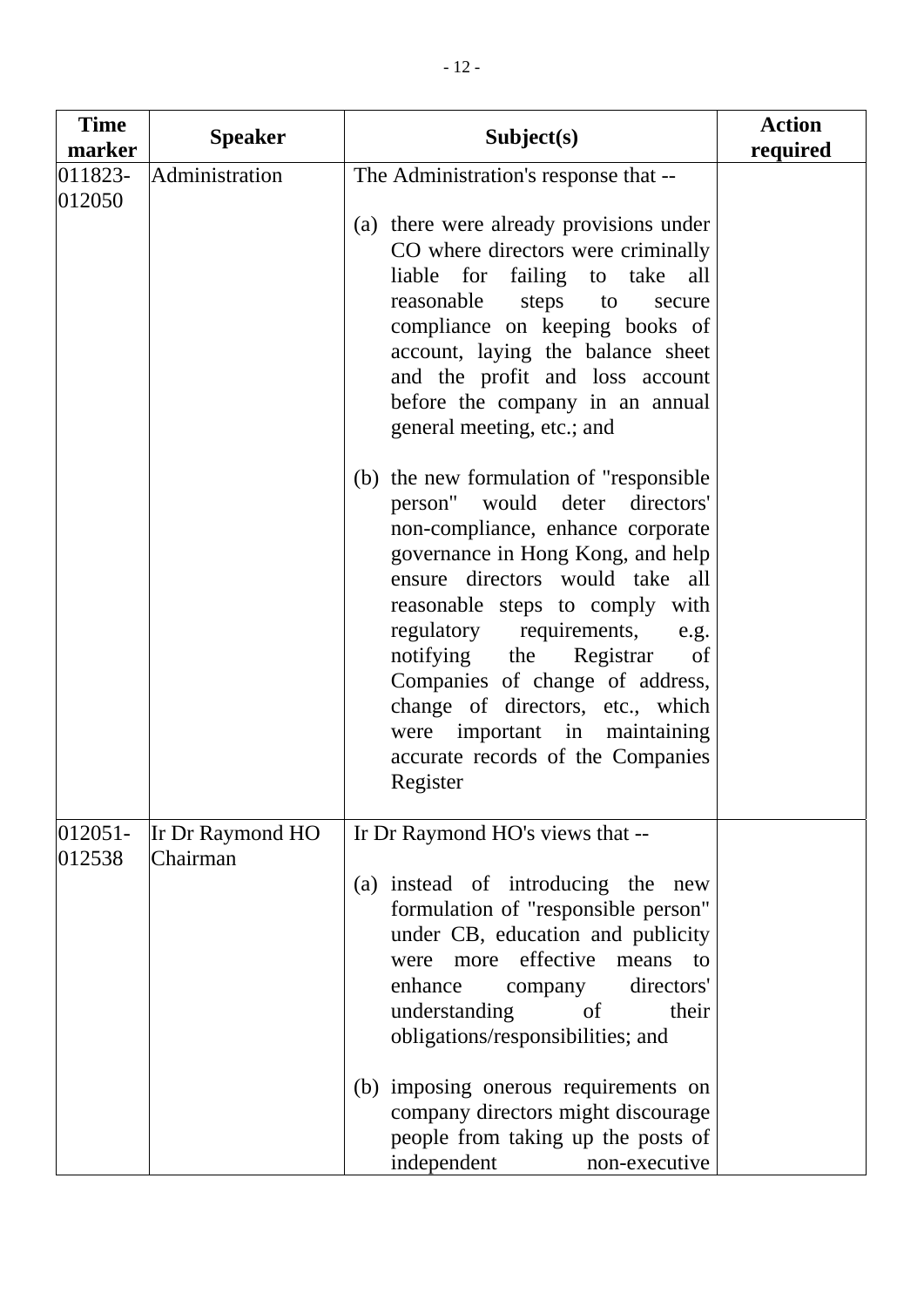| <b>Time</b><br>marker | <b>Speaker</b>           | Subject(s)                                                                                                                                                                                                                                                                                                               | <b>Action</b><br>required |
|-----------------------|--------------------------|--------------------------------------------------------------------------------------------------------------------------------------------------------------------------------------------------------------------------------------------------------------------------------------------------------------------------|---------------------------|
|                       |                          | directors, thereby defeating<br>the<br>purpose of enhancing corporate<br>governance                                                                                                                                                                                                                                      |                           |
|                       |                          | The Chairman's views that --                                                                                                                                                                                                                                                                                             |                           |
|                       |                          | did not differentiate<br>$(a)$ CB<br>the<br>responsibilities of non-executive<br>directors and executive directors, in<br>other words, both had the same<br>responsibilities under the Bill; and                                                                                                                         |                           |
|                       |                          | (b) it should not be difficult for<br>companies<br>comply<br>with<br>to<br>regulatory requirements such as<br>keeping<br>books of<br>account;<br>moreover, such records<br>were<br>extremely useful when a company<br>was undergoing liquidation or under<br>an investigation by the Inland<br><b>Revenue Department</b> |                           |
| 012539-<br>013004     | Mr Andrew LEUNG<br>SALA3 | Mr Andrew LEUNG's enquiry for<br>SALA3 on the scope of offences<br>covered by the formulation<br>of<br>'responsible person"                                                                                                                                                                                              |                           |
|                       |                          | SALA3's response that the offences<br>covered mainly, but not only, regulatory<br>offences under CB; and negligence was<br>covered under the formulation<br>- of<br>"responsible person"                                                                                                                                 |                           |
|                       |                          | Mr Andrew LEUNG's concern that --                                                                                                                                                                                                                                                                                        |                           |
|                       |                          | (a) the scope of offences covered by the<br>formulation of "responsible person"<br>was not confined to regulatory<br>requirements, and a director was<br>expected to do more than setting up                                                                                                                             |                           |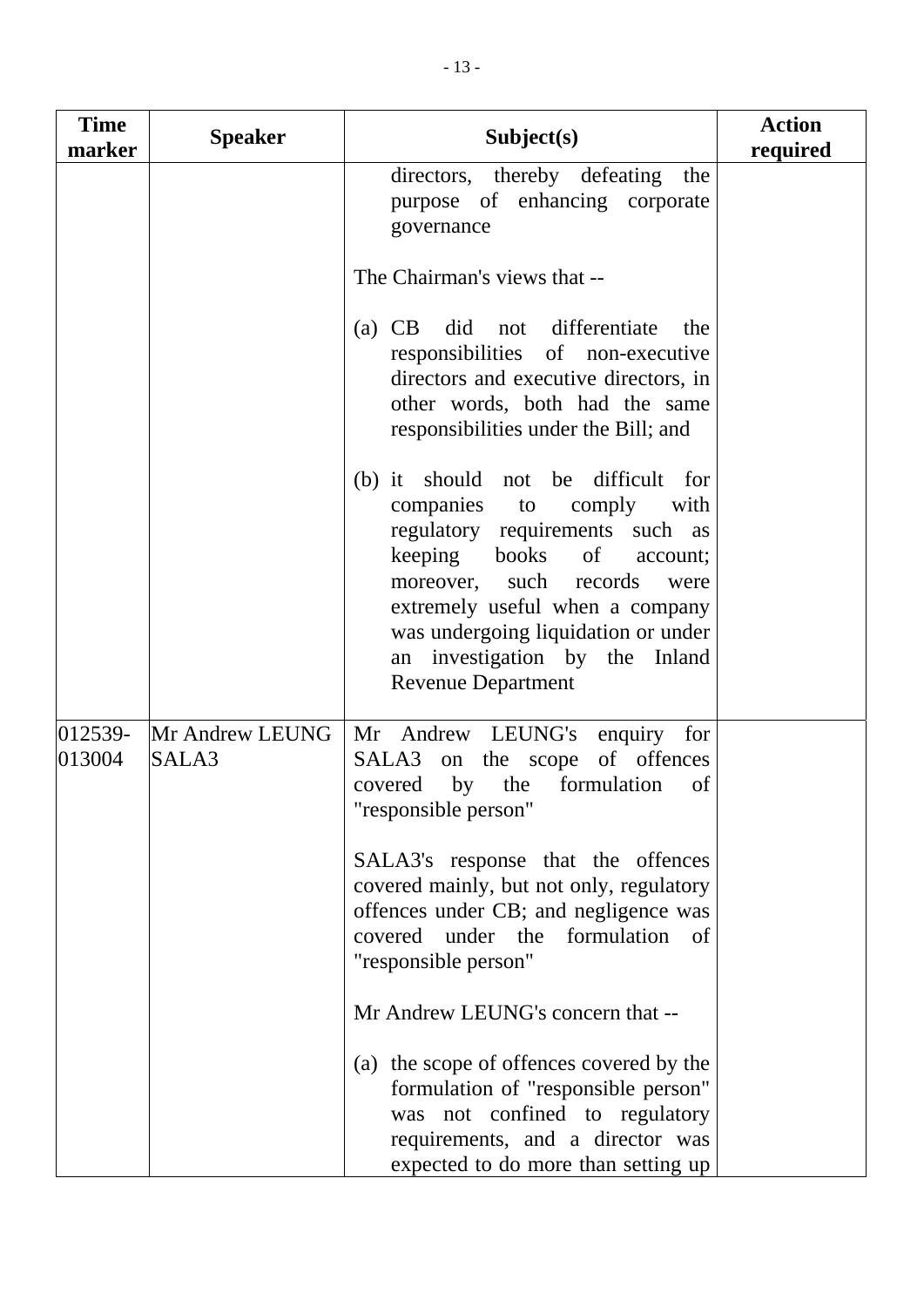| <b>Time</b><br>marker | <b>Speaker</b>                      | Subject(s)                                                                                                                                                                                                                                                                                                    | <b>Action</b><br>required |
|-----------------------|-------------------------------------|---------------------------------------------------------------------------------------------------------------------------------------------------------------------------------------------------------------------------------------------------------------------------------------------------------------|---------------------------|
|                       |                                     | and implementing a compliance<br>system;                                                                                                                                                                                                                                                                      |                           |
|                       |                                     | (b) the Administration should provide a<br>paper to clearly set out the scope of<br>offences to be covered by the<br>formulation<br>"responsible<br>of<br>person";                                                                                                                                            |                           |
|                       |                                     | (c) the majority of local companies<br>medium-sized<br>small<br><b>or</b><br>were<br>enterprises and their directors were<br>fully engaged in business activities,<br>it would be unfair<br>to<br>impose<br>liabilities<br>these<br>criminal<br>on<br>directors for not fulfilling filing<br>obligations; and |                           |
|                       |                                     | (d) it was against the principles of<br>common law<br>lower<br>the<br>to<br>prosecution threshold just because<br>the evidential burden was high                                                                                                                                                              |                           |
|                       | <b>Administrative Appeals Board</b> |                                                                                                                                                                                                                                                                                                               |                           |
| 013005-<br>013139     | Administration                      | The Administration's briefing on its<br>response to issues raised by members at<br>the meeting on 29 March<br>2011<br>(paragraphs 24 - 29 of LC Paper<br>CB(1)1879/10-11(02)) - Administrative<br>Appeals Board ("AAB")                                                                                       |                           |
| 013140-<br>013336     | Chairman<br>Administration          | The<br>Chairman's enquiry<br>the<br>about<br>AAB<br>composition<br>of<br>and<br>the<br>background of its members<br>The Administration's response that --<br>(a) the Chairman, Deputy Chairmen                                                                                                                |                           |
|                       |                                     | members<br>of AAB<br>and<br>were<br>appointed by the Chief Executive                                                                                                                                                                                                                                          |                           |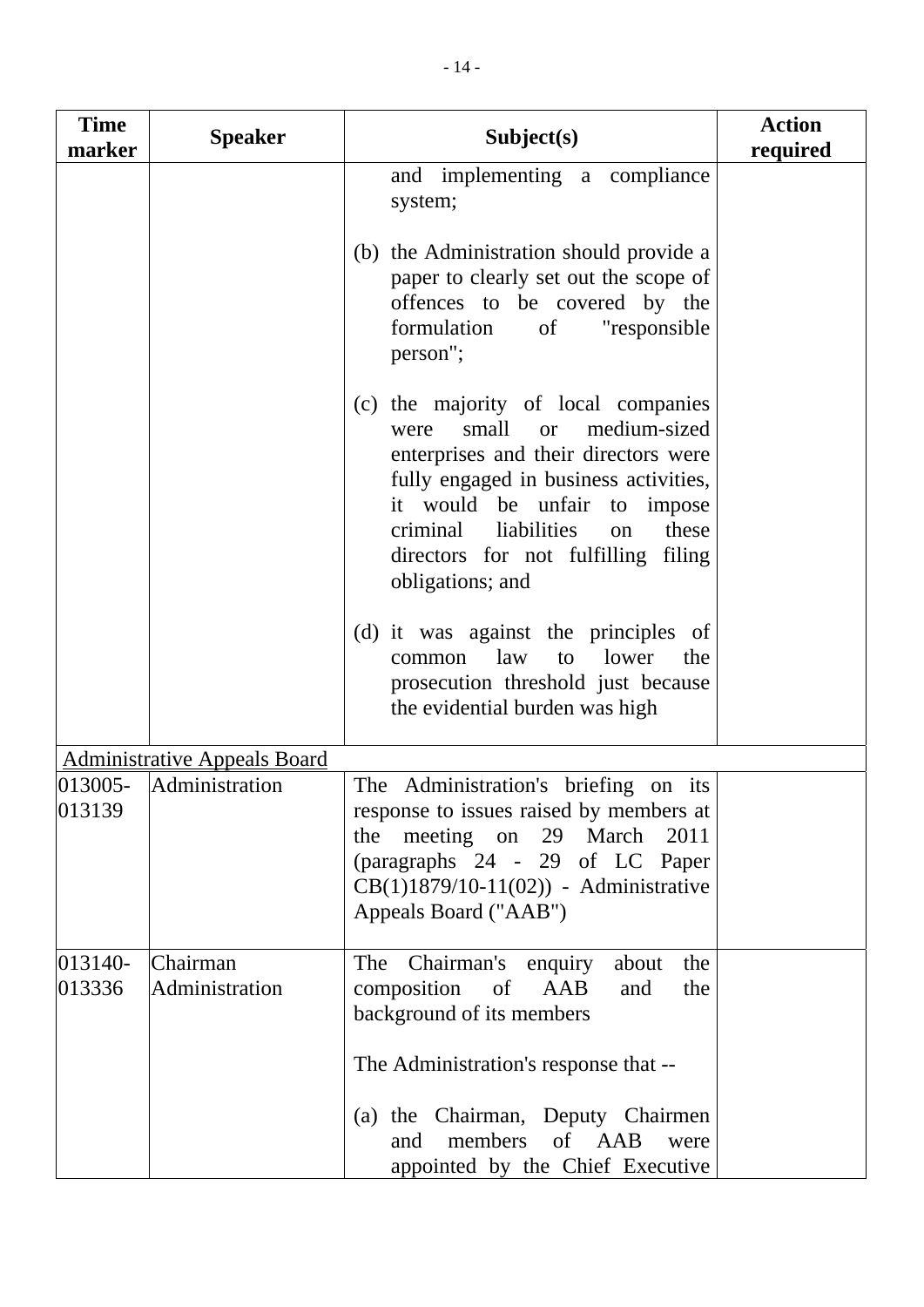| <b>Time</b><br>marker | <b>Speaker</b>                                | Subject(s)                                                                                                                                                                                                                                                                                                                                                                                                                                                                                           | <b>Action</b><br>required |
|-----------------------|-----------------------------------------------|------------------------------------------------------------------------------------------------------------------------------------------------------------------------------------------------------------------------------------------------------------------------------------------------------------------------------------------------------------------------------------------------------------------------------------------------------------------------------------------------------|---------------------------|
|                       |                                               | taking into account the suitability of<br>each member; and                                                                                                                                                                                                                                                                                                                                                                                                                                           |                           |
|                       |                                               | the Chairman and the Deputy Chairman<br>were legal professionals qualified for<br>appointment as District Court judges,<br>and the others were lay members; many<br>of them were professionals from various<br>sectors of the community                                                                                                                                                                                                                                                              |                           |
| 013337-<br>013406     | Mr Andrew LEUNG<br>Administration             | Administration's<br>The<br>reply<br>to<br>Mr Andrew LEUNG's enquiry that the<br>could<br>have<br>appellant<br>legal<br>representation at a hearing of AAB                                                                                                                                                                                                                                                                                                                                            |                           |
| 013407-<br>013617     | Administration                                | The Administration's briefing on its<br>response to issues raised by members at<br>meeting on 29 March<br>2011<br>the<br>(paragraphs 30-36 of LC<br>Paper<br>$CB(1)1879/10-11(02))$ - authorized<br>representatives for non-Hong Kong<br>companies                                                                                                                                                                                                                                                   |                           |
|                       |                                               | Residential addresses and identification numbers of directors and company secretaries                                                                                                                                                                                                                                                                                                                                                                                                                |                           |
| 013618-<br>014514     | Administration                                | The Administration's briefing on Part 2<br>of CB - Registrar of Companies and<br>Companies Register (Annex A to LC<br>Paper No. CB(1)1879/10-11(03))                                                                                                                                                                                                                                                                                                                                                 |                           |
| 014515-<br>015409     | Mr Abraham SHEK<br>Chairman<br>Administration | Mr Abraham SHEK's views<br>that it<br>would be<br>unreasonable<br>charge<br>to<br>companies for making applications to<br>change the existing records in the<br>Companies Register to<br>withhold<br>information on the residential address<br>identification<br>numbers<br>(T <sub>II</sub> )<br>and<br>numbers") of directors and companies<br>secretaries from public inspection since<br>the proposal of restricting public access<br>to such information was initiated by the<br>Administration |                           |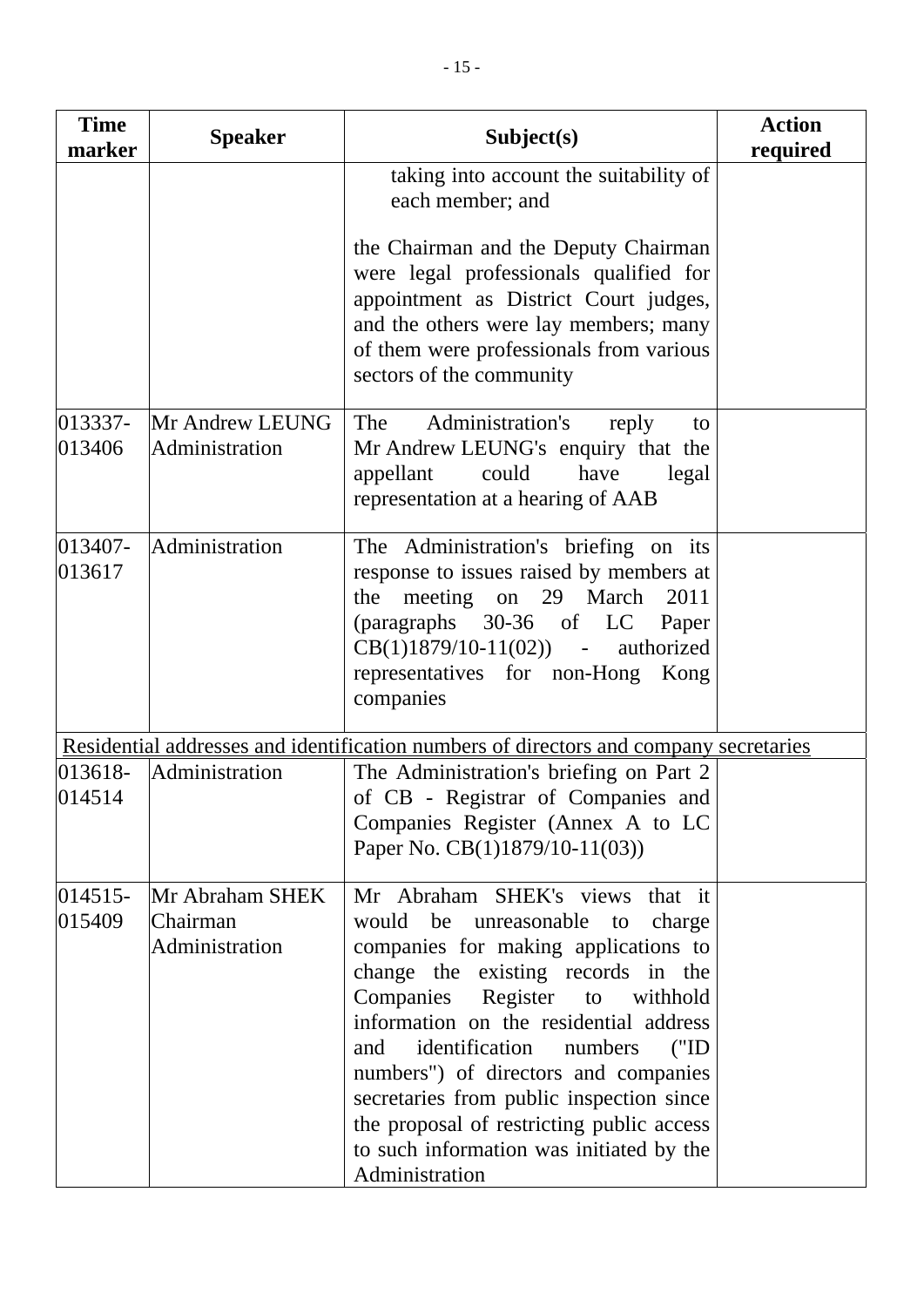| <b>Time</b><br>marker | <b>Speaker</b> | Subject(s)                                                                                                                                                                                                                                                 | <b>Action</b><br>required |
|-----------------------|----------------|------------------------------------------------------------------------------------------------------------------------------------------------------------------------------------------------------------------------------------------------------------|---------------------------|
|                       |                | The Chairman's enquiries on --                                                                                                                                                                                                                             |                           |
|                       |                | (a) the estimated fee to be charged on<br>companies for withholding<br>the<br>director's residential address and ID<br>card number;                                                                                                                        |                           |
|                       |                | (b) the reason for no longer requiring<br>company secretaries to provide<br>residential addresses under CB,<br>while<br>the requirement<br>would<br>continue for directors but such<br>information would be restricted<br>from public access; and          |                           |
|                       |                | (c) the details on Clauses 50 and 51,<br>i.e. the Companies Registrar may<br>disclose the director's residential<br>address on the Companies Register<br>for public inspection (paragraph 29)<br>of Annex A to LC Paper No.<br>$CB(1)1879/10-11(03))$      |                           |
|                       |                | The Administration's response that --                                                                                                                                                                                                                      |                           |
|                       |                | (a) the charge was meant to cover the<br>administrative cost for amending<br>the records in the Companies<br>Register and the Administration<br>would work out the relevant fees at<br>a later stage;                                                      |                           |
|                       |                | (b) it would be an option, rather than a<br>duty, for a director/company<br>secretary to remove his residential<br>address and ID number from<br>existing records in the Companies<br>Register, it was reasonable to<br>require fees to amend the records; |                           |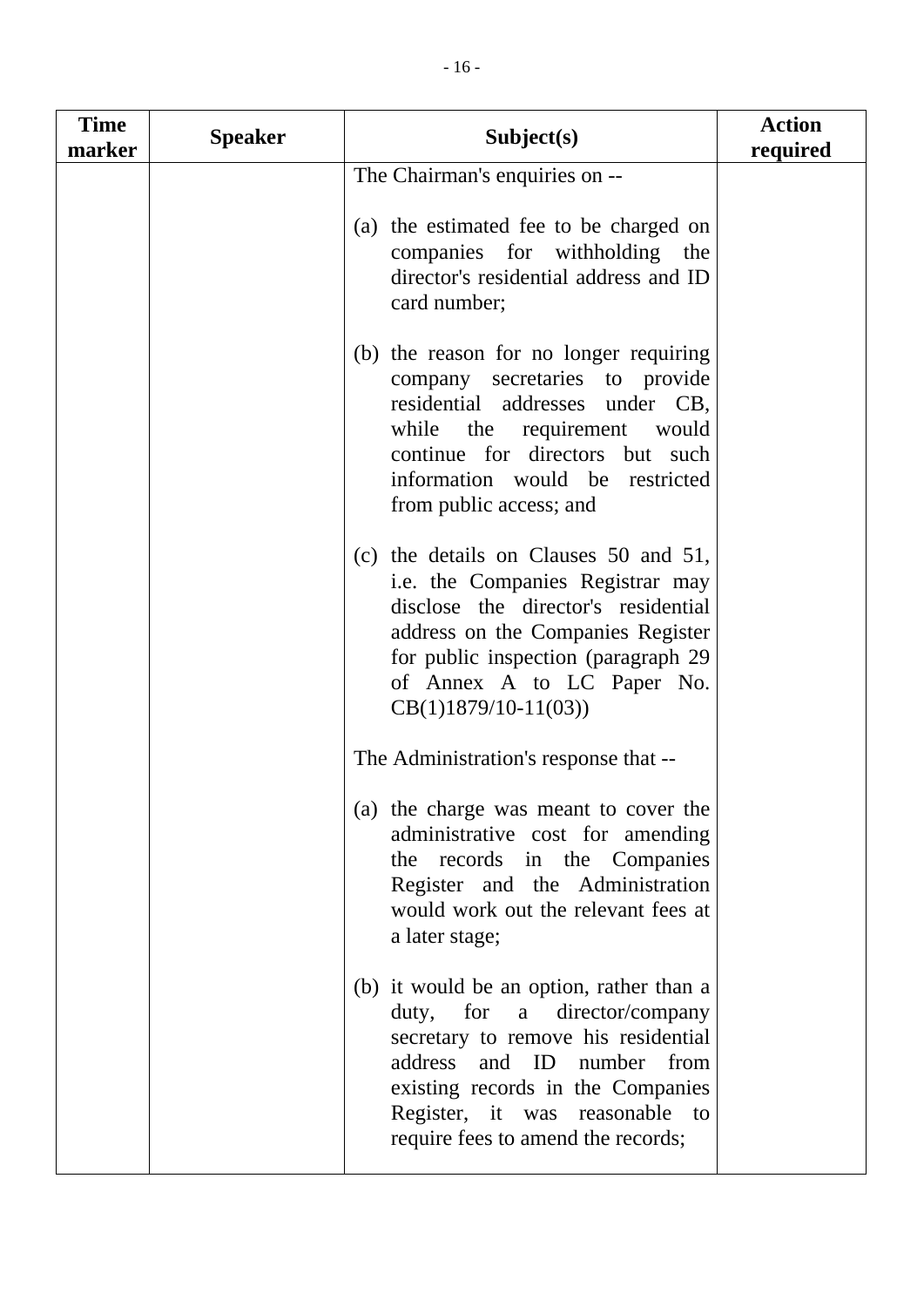| <b>Time</b><br>marker | <b>Speaker</b> | Subject(s)                                                                                                                                                                                                                                                                                                                                                                                                                                                     | <b>Action</b><br>required |
|-----------------------|----------------|----------------------------------------------------------------------------------------------------------------------------------------------------------------------------------------------------------------------------------------------------------------------------------------------------------------------------------------------------------------------------------------------------------------------------------------------------------------|---------------------------|
|                       |                | (c) if the service of amending the<br>records was to be provided free of<br>charge, there might be a huge<br>number of requests from companies<br>which might not be manageable by<br>the Companies Registry;                                                                                                                                                                                                                                                  |                           |
|                       |                | (d) in the UK, applications and fees<br>were also required for withholding<br>information on residential addresses<br>ID<br>numbers<br>and<br>of<br>directors/company secretaries from<br>public access;                                                                                                                                                                                                                                                       |                           |
|                       |                | as company secretaries did not<br>(e)<br>usually have management power of<br>directors and did not owe fiduciary<br>duties to the company in the same<br>manner as directors, they were no<br>longer<br>required to provide<br>residential addresses under CB; and                                                                                                                                                                                             |                           |
|                       |                | under Clauses 50 and 51, in case<br>(f)<br>communication with a director at<br>his correspondence address was not<br>effective, the Registrar of<br>Companies could put the director's<br>residential<br>address<br>the<br>on<br>Companies Register as the director's<br>correspondence address for a period<br>of five years and thereby making it<br>available for public<br>inspection;<br>similar provisions were found in the<br>UK Companies Act of 2006 |                           |